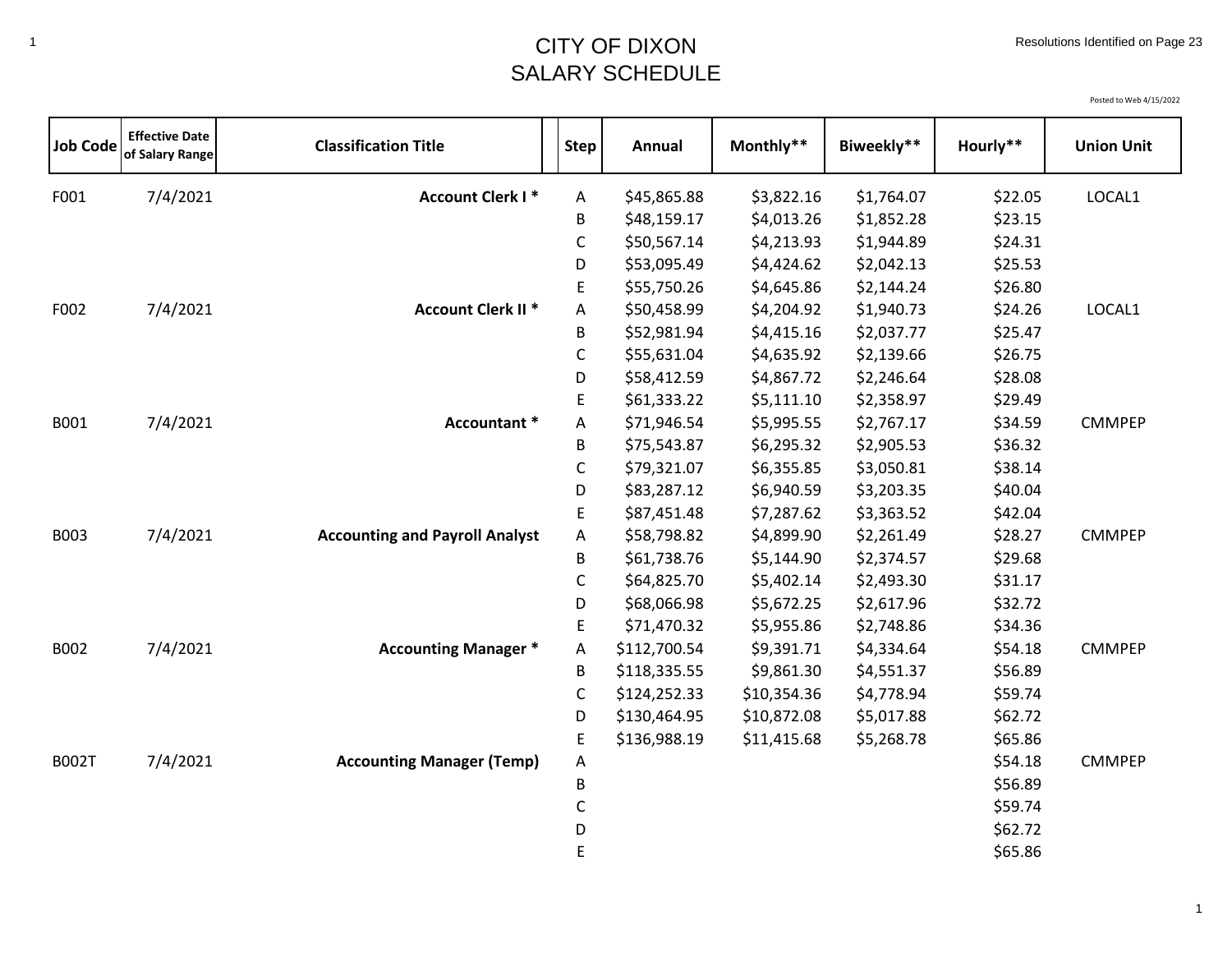## <sup>2</sup> CITY OF DIXON SALARY SCHEDULE

| <b>Job Code</b> | <b>Effective Date</b><br>of Salary Range | <b>Classification Title</b>           | <b>Step</b>  | Annual       | Monthly**  | Biweekly** | Hourly** | <b>Union Unit</b> |
|-----------------|------------------------------------------|---------------------------------------|--------------|--------------|------------|------------|----------|-------------------|
| F003            | 7/4/2021                                 | <b>Accounting Technician</b>          | A            | \$50,939.86  | \$4,244.99 | \$1,959.23 | \$24.49  | LOCAL1            |
|                 |                                          |                                       | B            | \$53,486.86  | \$4,457.24 | \$2,057.19 | \$25.71  |                   |
|                 |                                          |                                       | $\mathsf C$  | \$56,161.19  | \$4,680.10 | \$2,160.05 | \$27.00  |                   |
|                 |                                          |                                       | D            | \$58,969.26  | \$4,914.11 | \$2,268.05 | \$28.35  |                   |
|                 |                                          |                                       | E            | \$61,917.72  | \$5,159.81 | \$2,381.45 | \$29.77  |                   |
| F004            | 7/4/2021                                 | <b>Administrative Assistant</b>       | A            | \$55,199.50  | \$4,599.96 | \$2,123.06 | \$26.54  | LOCAL1            |
|                 |                                          |                                       | B            | \$57,959.48  | \$4,829.96 | \$2,229.21 | \$27.87  |                   |
|                 |                                          |                                       | C            | \$60,857.46  | \$5,071.46 | \$2,340.67 | \$29.26  |                   |
|                 |                                          |                                       | D            | \$63,900.32  | \$5,325.03 | \$2,457.70 | \$30.72  |                   |
|                 |                                          |                                       | $\mathsf E$  | \$67,095.33  | \$5,591.28 | \$2,580.59 | \$32.26  |                   |
| A020            | 7/4/2021                                 | <b>Administrative City Clerk</b>      | Α            | \$87,386.03  | \$7,282.17 | \$3,361.00 | \$42.01  | <b>CMMPEP</b>     |
|                 |                                          |                                       | В            | \$91,755.35  | \$7,646.28 | \$3,529.05 | \$44.11  |                   |
|                 |                                          |                                       | $\mathsf{C}$ | \$96,343.14  | \$8,028.60 | \$3,705.51 | \$46.32  |                   |
|                 |                                          |                                       | D            | \$101,160.27 | \$8,430.02 | \$3,890.78 | \$48.63  |                   |
|                 |                                          |                                       | E            | \$106,218.29 | \$8,851.52 | \$4,085.32 | \$51.07  |                   |
| F005            | 7/4/2021                                 | <b>Administrative Clerk I*</b>        | Α            | \$39,115.89  | \$3,259.66 | \$1,504.46 | \$18.81  | LOCAL1            |
|                 |                                          |                                       | B            | \$41,071.68  | \$3,422.64 | \$1,579.68 | \$19.75  |                   |
|                 |                                          |                                       | $\mathsf C$  | \$43,125.27  | \$3,593.77 | \$1,658.66 | \$20.73  |                   |
|                 |                                          |                                       | D            | \$45,281.52  | \$3,773.46 | \$1,741.60 | \$21.77  |                   |
|                 |                                          |                                       | E            | \$47,545.58  | \$3,962.13 | \$1,828.68 | \$22.86  |                   |
| F006            | 7/4/2021                                 | <b>Administrative Clerk II *</b>      | A            | \$43,136.78  | \$3,594.73 | \$1,659.11 | \$20.74  | LOCAL1            |
|                 |                                          |                                       | B            | \$45,293.62  | \$3,774.47 | \$1,742.06 | \$21.78  |                   |
|                 |                                          |                                       | C            | \$47,558.31  | \$3,963.19 | \$1,829.17 | \$22.86  |                   |
|                 |                                          |                                       | D            | \$49,936.23  | \$4,161.35 | \$1,920.62 | \$24.01  |                   |
|                 |                                          |                                       | E            | \$52,433.05  | \$4,369.42 | \$2,016.66 | \$25.21  |                   |
| H030            | 11/16/2021                               | <b>Aquatics Maintenance Worker I*</b> | Α            | \$46,546.25  | \$3,878.85 | \$1,790.24 | \$22.38  | LOCAL1            |
|                 |                                          |                                       | В            | \$48,873.55  | \$4,072.80 | \$1,879.75 | \$23.50  |                   |
|                 |                                          |                                       | C            | \$51,317.24  | \$4,276.44 | \$1,973.74 | \$24.67  |                   |
|                 |                                          |                                       | D            | \$53,883.11  | \$4,490.26 | \$2,072.43 | \$25.91  |                   |
|                 |                                          |                                       | E            | \$56,577.25  | \$4,714.77 | \$2,176.05 | \$27.20  |                   |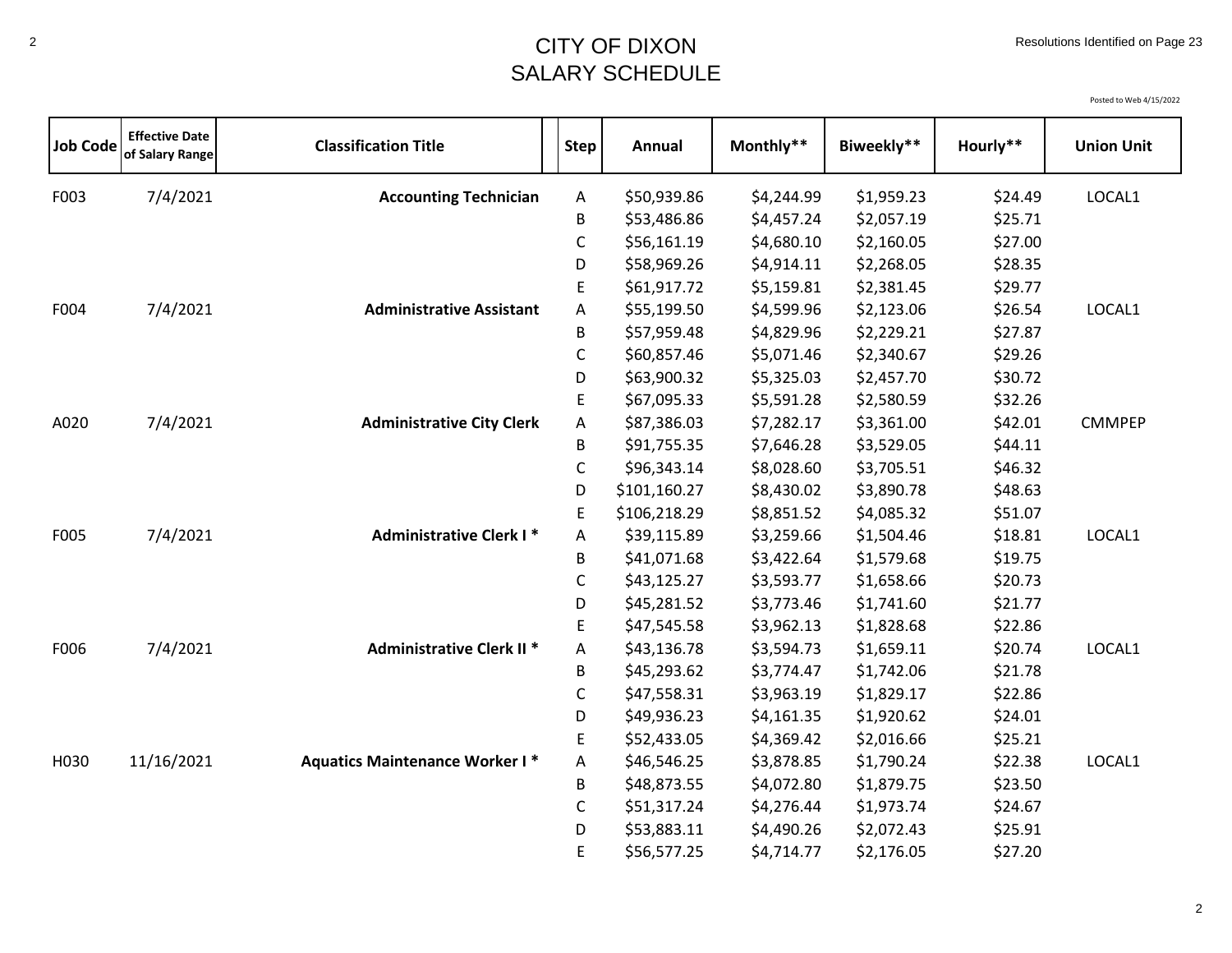## <sup>3</sup> CITY OF DIXON SALARY SCHEDULE

| <b>Job Code</b> | <b>Effective Date</b><br>of Salary Range | <b>Classification Title</b>              | <b>Step</b> | Annual       | Monthly**   | Biweekly** | Hourly** | <b>Union Unit</b> |
|-----------------|------------------------------------------|------------------------------------------|-------------|--------------|-------------|------------|----------|-------------------|
| H031            | 11/16/2021                               | <b>Aquatics Maintenance Worker II *</b>  | Α           | \$51,332.81  | \$4,277.73  | \$1,974.34 | \$24.68  | LOCAL1            |
|                 |                                          |                                          | B           | \$53,899.47  | \$4,491.62  | \$2,073.06 | \$25.91  |                   |
|                 |                                          |                                          | C           | \$56,594.44  | \$4,716.20  | \$2,176.71 | \$27.21  |                   |
|                 |                                          |                                          | D           | \$59,424.16  | \$4,952.01  | \$2,285.54 | \$28.57  |                   |
|                 |                                          |                                          | E           | \$62,395.36  | \$5,199.61  | \$2,399.82 | \$30.00  |                   |
| A015            | 12/7/2021                                | <b>Assistant Fire Chief/Fire Marshal</b> | Α           | \$124,819.19 | \$10,401.60 | \$4,800.74 | \$60.01  | <b>DPSMMA</b>     |
|                 |                                          |                                          | B           | \$131,060.16 | \$10,921.68 | \$5,040.78 | \$63.01  |                   |
|                 |                                          |                                          | С           | \$137,613.16 | \$11,467.76 | \$5,292.81 | \$66.16  |                   |
|                 |                                          |                                          | D           | \$144,493.82 | \$12,041.15 | \$5,557.45 | \$69.47  |                   |
|                 |                                          |                                          | E.          | \$151,718.52 | \$12,643.21 | \$5,835.33 | \$72.94  |                   |
|                 |                                          |                                          | F           | \$159,304.44 | \$13,275.37 | \$6,127.09 | \$76.59  |                   |
| <b>B005</b>     | 7/4/2021                                 | <b>Assistant Engineer *</b>              | Α           | \$79,094.85  | \$6,591.24  | \$3,042.11 | \$38.03  | DMSA00            |
|                 |                                          |                                          | B           | \$83,049.60  | \$6,920.80  | \$3,194.22 | \$39.93  |                   |
|                 |                                          |                                          | C           | \$87,202.08  | \$7,266.84  | \$3,353.93 | \$41.92  |                   |
|                 |                                          |                                          | D           | \$91,562.19  | \$7,630.18  | \$3,521.62 | \$44.02  |                   |
|                 |                                          |                                          | E           | \$96,140.27  | \$8,011.69  | \$3,697.70 | \$46.22  |                   |
| <b>B008</b>     | 7/4/2021                                 | <b>Assistant Planner</b>                 | Α           | \$64,686.34  | \$5,390.53  | \$2,487.94 | \$31.10  | LOCAL1            |
|                 |                                          |                                          | B           | \$67,920.65  | \$5,660.05  | \$2,612.33 | \$32.65  |                   |
|                 |                                          |                                          | C           | \$71,316.69  | \$5,943.06  | \$2,742.95 | \$34.29  |                   |
|                 |                                          |                                          | D           | \$74,882.51  | \$6,240.21  | \$2,880.10 | \$36.00  |                   |
|                 |                                          |                                          | E.          | \$78,626.65  | \$6,552.22  | \$3,024.10 | \$37.80  |                   |
| H024            | 12/19/2021                               | <b>Assistant Pool Manager</b>            | Α           |              |             |            | \$18.19  | <b>TEMPSP</b>     |
|                 |                                          |                                          | B           |              |             |            | \$19.10  |                   |
|                 |                                          |                                          | C           |              |             |            | \$20.06  |                   |
| <b>B006</b>     | 7/4/2021                                 | <b>Associate Civil Engineer *</b>        | A           | \$96,812.50  | \$8,067.71  | \$3,723.56 | \$46.54  | DMSA00            |
|                 |                                          |                                          | В           | \$101,653.13 | \$8,471.09  | \$3,909.74 | \$48.87  |                   |
|                 |                                          |                                          | C           | \$106,735.78 | \$8,894.65  | \$4,105.22 | \$51.32  |                   |
|                 |                                          |                                          | D           | \$112,072.56 | \$9,339.38  | \$4,310.48 | \$53.88  |                   |
|                 |                                          |                                          | E           | \$117,676.19 | \$9,806.35  | \$4,526.01 | \$56.58  |                   |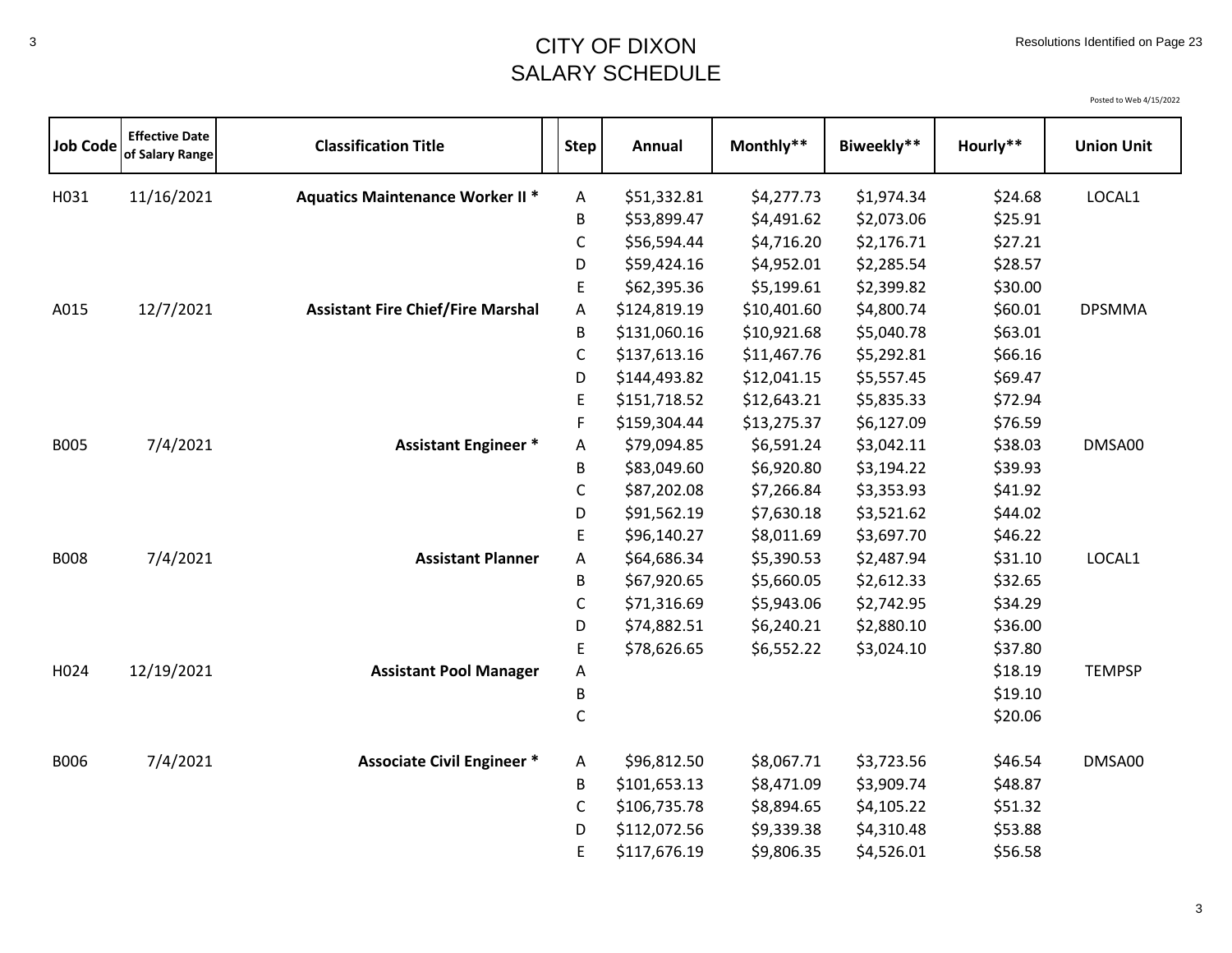## <sup>4</sup> CITY OF DIXON SALARY SCHEDULE

| <b>Job Code</b> | <b>Effective Date</b><br>of Salary Range | <b>Classification Title</b>        | <b>Step</b> | Annual      | Monthly**  | Biweekly** | Hourly** | <b>Union Unit</b> |
|-----------------|------------------------------------------|------------------------------------|-------------|-------------|------------|------------|----------|-------------------|
| B009            | 7/4/2021                                 | <b>Associate Planner</b>           | Α           | \$74,114.64 | \$6,176.22 | \$2,850.56 | \$35.63  | DMSA00            |
|                 |                                          |                                    | B           | \$77,820.37 | \$6,485.03 | \$2,993.09 | \$37.41  |                   |
|                 |                                          |                                    | $\mathsf C$ | \$81,711.39 | \$6,809.28 | \$3,142.75 | \$39.28  |                   |
|                 |                                          |                                    | D           | \$85,796.94 | \$7,149.75 | \$3,299.88 | \$41.25  |                   |
|                 |                                          |                                    | E           | \$90,086.81 | \$7,507.23 | \$3,464.88 | \$43.31  |                   |
| C001            | 12/19/2021                               | <b>Audio Video Technician</b>      | Α           |             |            |            | \$19.47  | <b>TEMPSP</b>     |
|                 |                                          |                                    | B           |             |            |            | \$20.44  |                   |
|                 |                                          |                                    | С           |             |            |            | \$21.46  |                   |
| B011            | 7/4/2021                                 | <b>Building Inspector I*</b>       | Α           | \$63,273.40 | \$5,272.78 | \$2,433.59 | \$30.42  | LOCAL1            |
|                 |                                          |                                    | B           | \$66,437.07 | \$5,536.42 | \$2,555.27 | \$31.94  |                   |
|                 |                                          |                                    | C           | \$69,758.91 | \$5,813.24 | \$2,683.04 | \$33.54  |                   |
|                 |                                          |                                    | D           | \$73,246.86 | \$6,103.91 | \$2,817.19 | \$35.21  |                   |
|                 |                                          |                                    | E           | \$76,909.19 | \$6,409.10 | \$2,958.05 | \$36.98  |                   |
| <b>B011T</b>    | 7/4/2021                                 | <b>Building Inspector I (Temp)</b> | A           |             |            |            | \$30.42  | LOCAL1            |
|                 |                                          |                                    | B           |             |            |            | \$31.94  |                   |
|                 |                                          |                                    | С           |             |            |            | \$33.54  |                   |
|                 |                                          |                                    | D           |             |            |            | \$35.21  |                   |
|                 |                                          |                                    | E           |             |            |            | \$36.98  |                   |
| B012            | 7/4/2021                                 | <b>Building Inspector II *</b>     | A           | \$70,828.42 | \$5,902.37 | \$2,724.17 | \$34.05  | LOCAL1            |
|                 |                                          |                                    | B           | \$74,369.84 | \$6,197.49 | \$2,860.38 | \$35.75  |                   |
|                 |                                          |                                    | C           | \$78,088.34 | \$6,507.36 | \$3,003.40 | \$37.54  |                   |
|                 |                                          |                                    | D           | \$81,992.76 | \$6,832.73 | \$3,153.57 | \$39.42  |                   |
|                 |                                          |                                    | E           | \$86,092.40 | \$7,174.37 | \$3,311.25 | \$41.39  |                   |
| B013            | 7/4/2021                                 | <b>Building Plans Examiner I*</b>  | A           | \$64,535.56 | \$5,377.96 | \$2,482.14 | \$31.03  | LOCAL1            |
|                 |                                          |                                    | B           | \$67,762.32 | \$5,646.86 | \$2,606.24 | \$32.58  |                   |
|                 |                                          |                                    | С           | \$71,150.44 | \$5,929.20 | \$2,736.56 | \$34.21  |                   |
|                 |                                          |                                    | D           | \$74,707.96 | \$6,225.66 | \$2,873.38 | \$35.92  |                   |
|                 |                                          |                                    | E           | \$78,443.37 | \$6,536.95 | \$3,017.05 | \$37.71  |                   |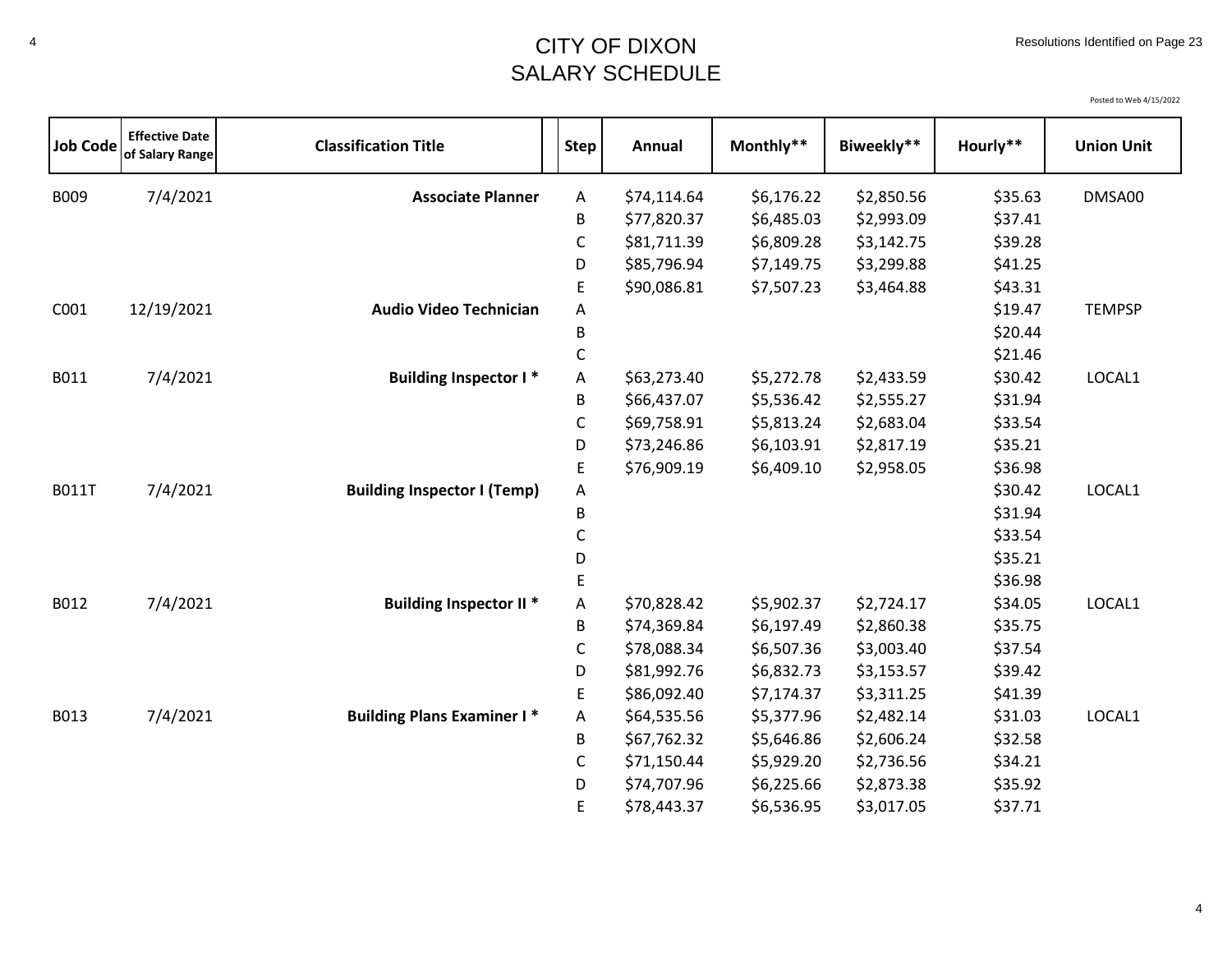## <sup>5</sup> CITY OF DIXON SALARY SCHEDULE

| <b>Job Code</b> | <b>Effective Date</b><br>of Salary Range | <b>Classification Title</b>                  | <b>Step</b> | Annual       | Monthly**                                                       | Biweekly** | Hourly** | <b>Union Unit</b> |
|-----------------|------------------------------------------|----------------------------------------------|-------------|--------------|-----------------------------------------------------------------|------------|----------|-------------------|
| B014            | 7/4/2021                                 | <b>Building Plans Examiner II *</b>          | Α           | \$72,263.22  | \$6,021.94                                                      | \$2,779.35 | \$34.74  | LOCAL1            |
|                 |                                          |                                              | В           | \$75,876.39  | \$6,323.03                                                      | \$2,918.32 | \$36.48  |                   |
|                 |                                          |                                              | C           | \$79,670.22  | \$6,639.19                                                      | \$3,064.24 | \$38.30  |                   |
|                 |                                          |                                              | D           | \$83,653.72  | \$6,971.14                                                      | \$3,217.45 | \$40.22  |                   |
|                 |                                          |                                              | E           | \$87,836.40  | \$7,319.70                                                      | \$3,378.32 | \$42.23  |                   |
| B015            | 7/4/2021                                 | <b>Chief Building Official</b>               | Α           | \$96,265.04  | \$8,022.09                                                      | \$3,702.50 | \$46.28  | DMSA00            |
|                 |                                          |                                              | В           | \$101,078.29 | \$8,423.19                                                      | \$3,887.63 | \$48.60  |                   |
|                 |                                          |                                              | C           | \$106,132.22 | \$8,844.35                                                      | \$4,082.01 | \$51.03  |                   |
|                 |                                          |                                              | D           | \$111,438.83 | \$9,286.57                                                      | \$4,286.11 | \$53.58  |                   |
|                 |                                          |                                              | E           | \$117,010.76 | \$9,750.90                                                      | \$4,500.41 | \$56.26  |                   |
| G001            | 7/4/2021                                 | <b>Chief Plant Operator</b>                  | Α           | \$81,997.36  | \$6,833.11                                                      | \$3,153.74 | \$39.42  | DMSA00            |
|                 |                                          |                                              | B           | \$86,097.25  | \$7,174.77                                                      | \$3,311.43 | \$41.39  |                   |
|                 |                                          |                                              | C           | \$90,402.10  | \$7,533.51                                                      | \$3,477.00 | \$43.46  |                   |
|                 |                                          |                                              | D           | \$94,922.21  | \$7,910.18                                                      | \$3,650.85 | \$45.64  |                   |
|                 |                                          |                                              | E           | \$99,668.32  | \$8,305.69                                                      | \$3,833.40 | \$47.92  |                   |
| A003            | 5/4/2021                                 | <b>City Engineer / Director of Utilities</b> | Range       | \$135,000.00 |                                                                 |            |          | <b>CONTRACT</b>   |
|                 |                                          |                                              |             | \$185,000.00 |                                                                 |            |          |                   |
| A002            | 3/1/2022                                 | <b>City Manager</b>                          |             |              | \$242,500.00 Plus Annual CPI % Rate every July (2022 thru 2023) |            |          | <b>CONTRACT</b>   |
| A004            | 1/8/2019                                 | <b>Community Development Director</b>        | Range       | \$135,000.00 |                                                                 |            |          | CONTRACT          |
|                 |                                          |                                              |             | \$185,000.00 |                                                                 |            |          |                   |
| D001            | 7/4/2021                                 | <b>Community Service Officer I*</b>          | A           | \$45,058.90  | \$3,754.91                                                      | \$1,733.03 | \$21.66  | LOCAL1            |
|                 |                                          |                                              | B           | \$47,311.83  | \$3,942.65                                                      | \$1,819.69 | \$22.75  |                   |
|                 |                                          |                                              | С           | \$49,677.42  | \$4,139.79                                                      | \$1,910.67 | \$23.88  |                   |
|                 |                                          |                                              | D           | \$52,161.30  | \$4,346.78                                                      | \$2,006.20 | \$25.08  |                   |
|                 |                                          |                                              | E           | \$54,769.36  | \$4,564.11                                                      | \$2,106.51 | \$26.33  |                   |
| D001T           | 7/4/2021                                 | <b>Community Service Officer I*</b>          | Α           |              |                                                                 |            | \$21.66  | LOCAL1            |
|                 |                                          |                                              | В           |              |                                                                 |            | \$22.75  |                   |
|                 |                                          |                                              | C           |              |                                                                 |            | \$23.88  |                   |
|                 |                                          |                                              | D           |              |                                                                 |            | \$25.08  |                   |
|                 |                                          |                                              | E           |              |                                                                 |            | \$26.33  |                   |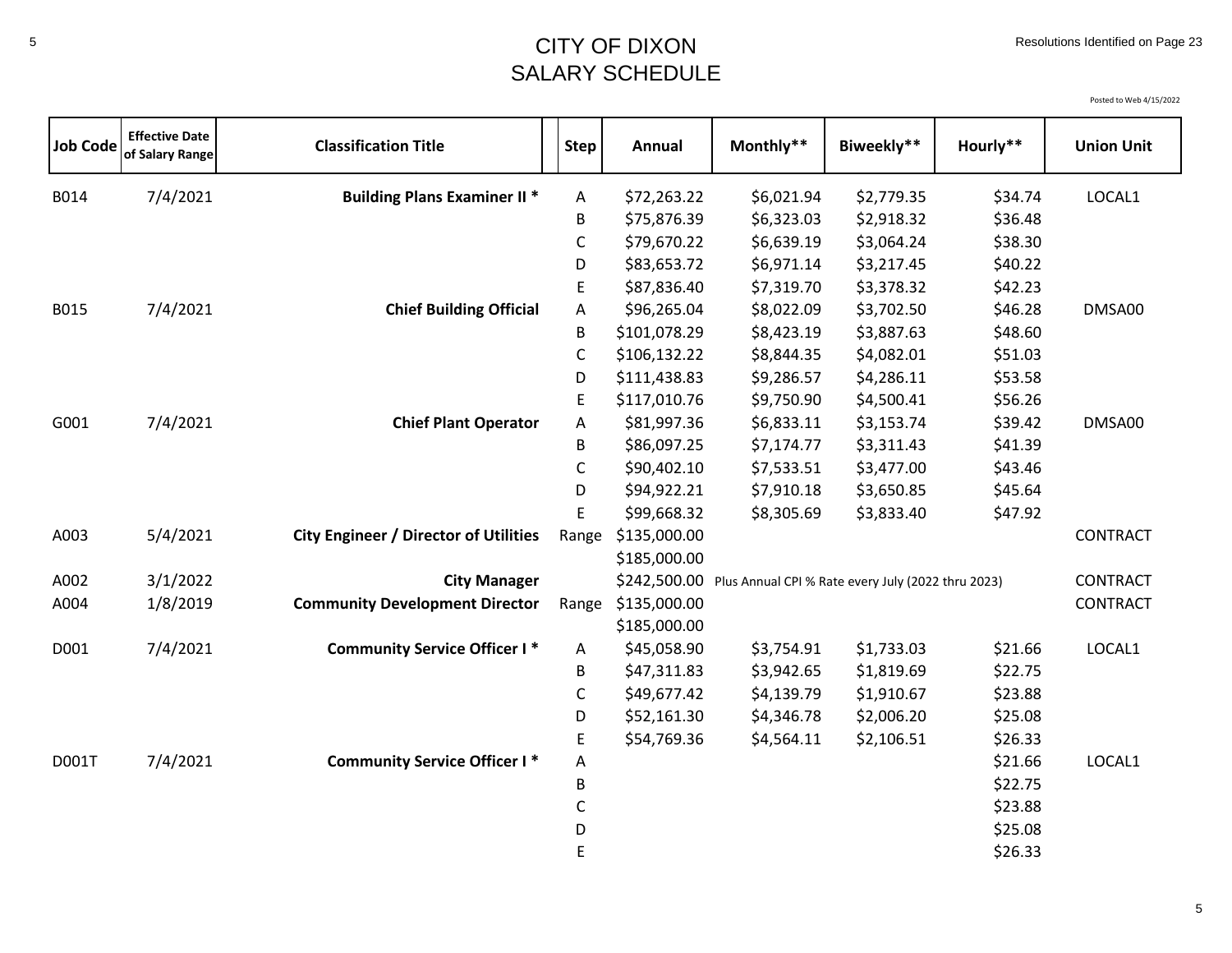## <sup>6</sup> CITY OF DIXON SALARY SCHEDULE

| <b>Job Code</b> | <b>Effective Date</b><br>of Salary Range | <b>Classification Title</b>           | <b>Step</b>               | Annual      | Monthly**  | Biweekly** | Hourly** | <b>Union Unit</b> |
|-----------------|------------------------------------------|---------------------------------------|---------------------------|-------------|------------|------------|----------|-------------------|
| D002            | 7/4/2021                                 | <b>Community Service Officer II *</b> | $\boldsymbol{\mathsf{A}}$ | \$50,438.28 | \$4,203.19 | \$1,939.93 | \$24.25  | LOCAL1            |
|                 |                                          |                                       | В                         | \$52,960.19 | \$4,413.35 | \$2,036.93 | \$25.46  |                   |
|                 |                                          |                                       | C                         | \$55,608.21 | \$4,634.02 | \$2,138.78 | \$26.73  |                   |
|                 |                                          |                                       | D                         | \$58,388.60 | \$4,865.72 | \$2,245.72 | \$28.07  |                   |
|                 |                                          |                                       | E                         | \$61,308.04 | \$5,109.00 | \$2,358.00 | \$29.48  |                   |
| D002T           | 7/4/2021                                 | <b>Community Service Officer II *</b> | Α                         |             |            |            | \$24.25  | LOCAL1            |
|                 |                                          |                                       | В                         |             |            |            | \$25.46  |                   |
|                 |                                          |                                       | C                         |             |            |            | \$26.73  |                   |
|                 |                                          |                                       | D                         |             |            |            | \$28.07  |                   |
|                 |                                          |                                       | E                         |             |            |            | \$29.48  |                   |
| C002            | 7/4/2021                                 | <b>Computer Support Technician</b>    | Α                         | \$56,072.46 | \$4,672.71 | \$2,156.63 | \$26.96  | <b>CMMPEP</b>     |
|                 |                                          |                                       | B                         | \$58,885.28 | \$4,907.11 | \$2,264.82 | \$28.31  |                   |
|                 |                                          |                                       | $\mathsf C$               | \$61,829.55 | \$5,152.46 | \$2,378.06 | \$29.73  |                   |
|                 |                                          |                                       | D                         | \$64,931.54 | \$5,410.96 | \$2,497.37 | \$31.22  |                   |
|                 |                                          |                                       | E                         | \$68,191.26 | \$5,682.61 | \$2,622.74 | \$32.78  |                   |
| F007            | 12/19/2021                               | <b>Departmental Intern</b>            | А                         |             |            |            | \$15.00  | <b>TEMPSP</b>     |
|                 |                                          |                                       | B                         |             |            |            | \$15.75  |                   |
|                 |                                          |                                       | C                         |             |            |            | \$16.54  |                   |
| A005            | 7/4/2021                                 | Deputy City Clerk *                   | Α                         | \$77,937.71 | \$6,494.81 | \$2,997.60 | \$37.47  | DMSA00            |
|                 |                                          |                                       | B                         | \$81,834.63 | \$6,819.55 | \$3,147.49 | \$39.34  |                   |
|                 |                                          |                                       | C                         | \$85,926.36 | \$7,160.53 | \$3,304.86 | \$41.31  |                   |
|                 |                                          |                                       | D                         | \$90,222.66 | \$7,518.56 | \$3,470.10 | \$43.38  |                   |
|                 |                                          |                                       | $\mathsf E$               | \$94,733.81 | \$7,894.48 | \$3,643.61 | \$45.55  |                   |
| A007            | 7/4/2021                                 | <b>Deputy Clerk</b>                   | Α                         | \$69,651.25 | \$5,804.27 | \$2,678.89 | \$33.49  | DMSA00            |
|                 |                                          |                                       | В                         | \$73,133.81 | \$6,094.48 | \$2,812.84 | \$35.16  |                   |
|                 |                                          |                                       | C                         | \$76,790.51 | \$6,399.21 | \$2,953.48 | \$36.92  |                   |
|                 |                                          |                                       | D                         | \$80,630.02 | \$6,719.17 | \$3,101.15 | \$38.76  |                   |
|                 |                                          |                                       | E                         | \$84,661.52 | \$7,055.13 | \$3,256.21 | \$40.70  |                   |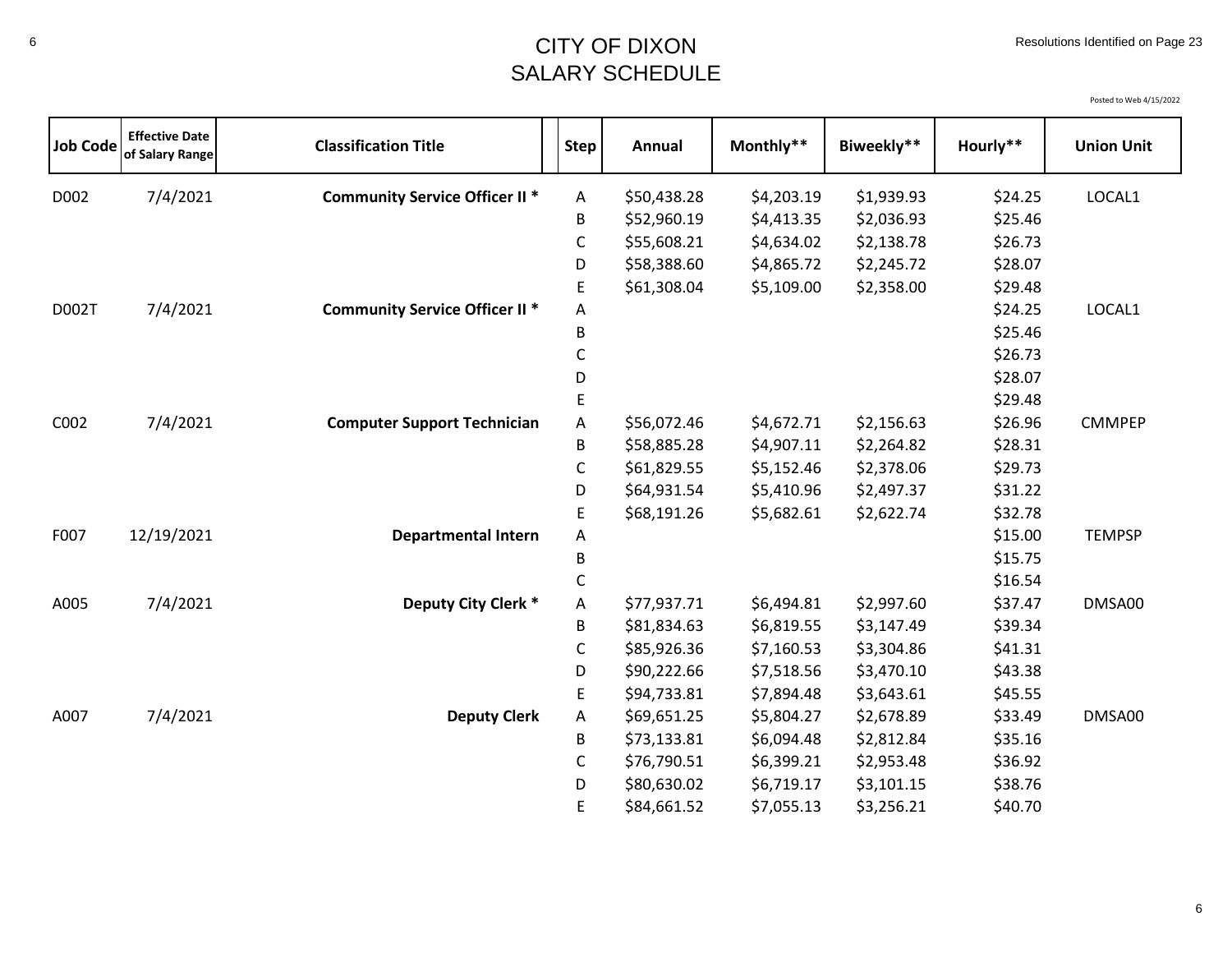# <sup>7</sup> CITY OF DIXON SALARY SCHEDULE

| <b>Job Code</b> | <b>Effective Date</b><br>of Salary Range | <b>Classification Title</b>                | <b>Step</b> | <b>Annual</b> | Monthly**   | Biweekly** | Hourly** | <b>Union Unit</b> |
|-----------------|------------------------------------------|--------------------------------------------|-------------|---------------|-------------|------------|----------|-------------------|
| A008            | 7/4/2021                                 | <b>Deputy Finance Director</b>             | Α           | \$124,598.50  | \$10,383.21 | \$4,792.25 | \$59.90  | <b>CMMPEP</b>     |
|                 |                                          |                                            | B           | \$130,828.43  | \$10,902.37 | \$5,031.86 | \$62.90  |                   |
|                 |                                          |                                            | C           | \$137,369.85  | \$11,447.49 | \$5,283.46 | \$66.04  |                   |
|                 |                                          |                                            | D           | \$144,238.35  | \$12,019.86 | \$5,547.63 | \$69.35  |                   |
|                 |                                          |                                            | E           | \$151,450.25  | \$12,620.85 | \$5,825.01 | \$72.81  |                   |
| C003            | 7/4/2021                                 | <b>Economic and Community</b>              | Α           | \$49,934.64   | \$4,161.22  | \$1,920.56 | \$24.01  | LOCAL1            |
|                 |                                          | <b>Development Technician</b>              | B           | \$52,431.37   | \$4,369.28  | \$2,016.59 | \$25.21  |                   |
|                 |                                          |                                            | $\mathsf C$ | \$55,052.93   | \$4,587.74  | \$2,117.42 | \$26.47  |                   |
|                 |                                          |                                            | D           | \$57,805.58   | \$4,817.13  | \$2,223.29 | \$27.79  |                   |
|                 |                                          |                                            | E           | \$60,695.86   | \$5,057.99  | \$2,334.46 | \$29.18  |                   |
| B017            | 7/4/2021                                 | <b>Economic Development/Grants Manager</b> | Α           | \$95,998.17   | \$7,999.85  | \$3,692.24 | \$46.15  | DMSA00            |
|                 |                                          |                                            | B           | \$100,798.07  | \$8,399.84  | \$3,876.85 | \$48.46  |                   |
|                 |                                          |                                            | $\mathsf C$ | \$105,837.98  | \$8,819.83  | \$4,070.69 | \$50.88  |                   |
|                 |                                          |                                            | D           | \$111,129.88  | \$9,260.82  | \$4,274.23 | \$53.43  |                   |
|                 |                                          |                                            | E           | \$116,686.38  | \$9,723.87  | \$4,487.94 | \$56.10  |                   |
| <b>B018</b>     | 7/4/2021                                 | <b>Engineering Aide I*</b>                 | Α           | \$43,237.31   | \$3,603.11  | \$1,662.97 | \$20.79  | LOCAL1            |
|                 |                                          |                                            | В           | \$45,399.18   | \$3,783.27  | \$1,746.12 | \$21.83  |                   |
|                 |                                          |                                            | $\mathsf C$ | \$47,669.13   | \$3,972.43  | \$1,833.43 | \$22.92  |                   |
|                 |                                          |                                            | D           | \$50,052.59   | \$4,171.05  | \$1,925.10 | \$24.06  |                   |
|                 |                                          |                                            | E           | \$52,555.22   | \$4,379.60  | \$2,021.35 | \$25.27  |                   |
| B019            | 7/4/2021                                 | <b>Engineering Aide II *</b>               | Α           | \$47,886.49   | \$3,990.54  | \$1,841.79 | \$23.02  | LOCAL1            |
|                 |                                          |                                            | В           | \$50,280.82   | \$4,190.07  | \$1,933.88 | \$24.17  |                   |
|                 |                                          |                                            | C           | \$52,794.84   | \$4,399.57  | \$2,030.57 | \$25.38  |                   |
|                 |                                          |                                            | D           | \$55,434.59   | \$4,619.55  | \$2,132.10 | \$26.65  |                   |
|                 |                                          |                                            | E           | \$58,206.32   | \$4,850.53  | \$2,238.70 | \$27.98  |                   |
| B020            | 7/4/2021                                 | <b>Engineering Technician I*</b>           | Α           | \$56,529.98   | \$4,710.83  | \$2,174.23 | \$27.18  | LOCAL1            |
|                 |                                          |                                            | B           | \$59,356.48   | \$4,946.37  | \$2,282.94 | \$28.54  |                   |
|                 |                                          |                                            | C           | \$62,324.30   | \$5,193.69  | \$2,397.09 | \$29.96  |                   |
|                 |                                          |                                            | D           | \$65,440.51   | \$5,453.38  | \$2,516.94 | \$31.46  |                   |
|                 |                                          |                                            | E           | \$68,712.54   | \$5,726.05  | \$2,642.79 | \$33.03  |                   |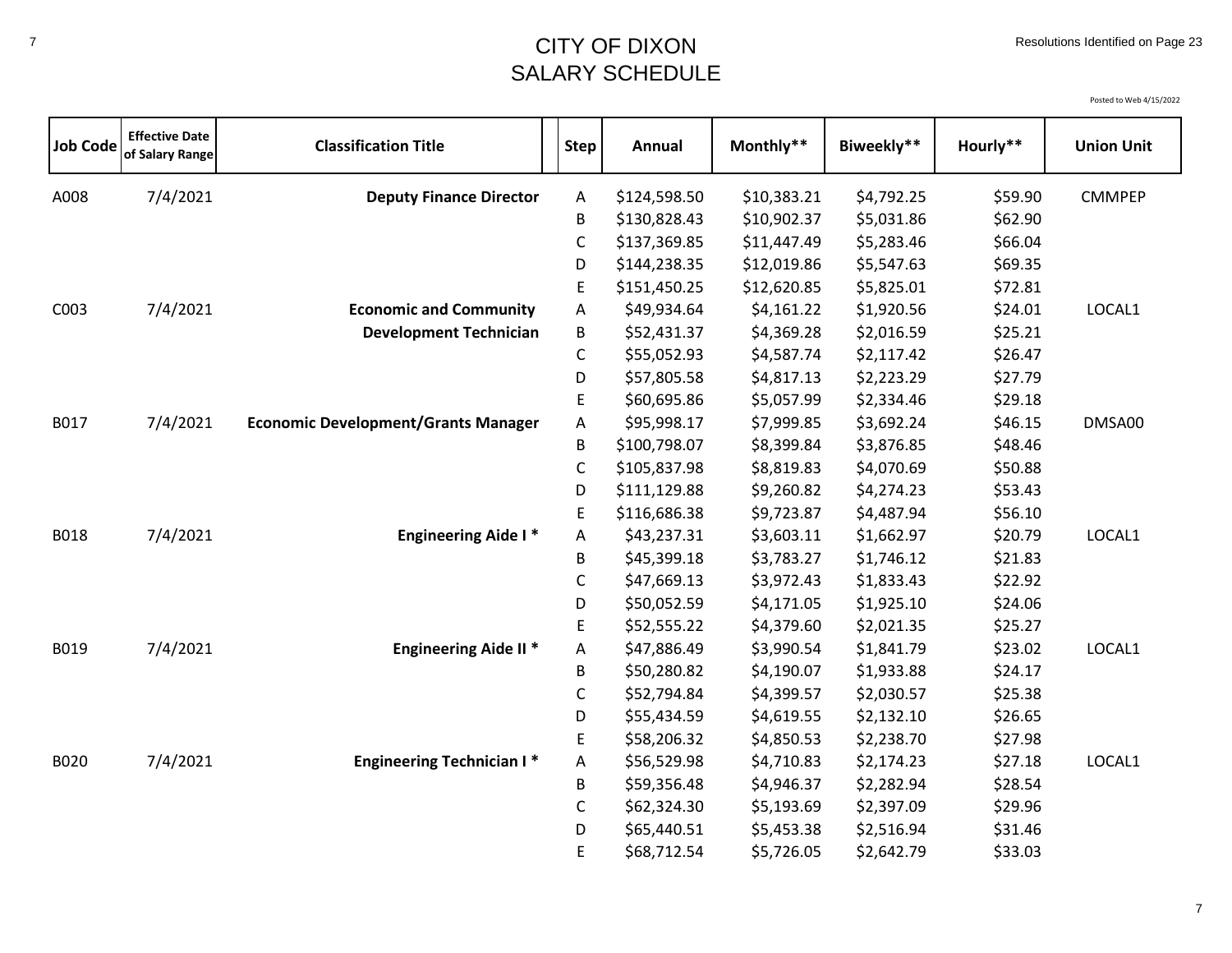| <b>Job Code</b> | <b>Effective Date</b><br>of Salary Range | <b>Classification Title</b>         | <b>Step</b> | Annual      | Monthly**  | Biweekly** | Hourly** | <b>Union Unit</b> |
|-----------------|------------------------------------------|-------------------------------------|-------------|-------------|------------|------------|----------|-------------------|
| B021            | 7/4/2021                                 | <b>Engineering Technician II *</b>  | Α           | \$62,369.97 | \$5,197.50 | \$2,398.85 | \$29.99  | LOCAL1            |
|                 |                                          |                                     | В           | \$65,488.46 | \$5,457.37 | \$2,518.79 | \$31.48  |                   |
|                 |                                          |                                     | $\mathsf C$ | \$68,762.89 | \$5,730.24 | \$2,644.73 | \$33.06  |                   |
|                 |                                          |                                     | D           | \$72,201.03 | \$6,016.75 | \$2,776.96 | \$34.71  |                   |
|                 |                                          |                                     | E           | \$75,811.07 | \$6,317.59 | \$2,915.81 | \$36.45  |                   |
| B022            | 7/4/2021                                 | <b>Engineering Technician III *</b> | Α           | \$68,773.45 | \$5,731.12 | \$2,645.13 | \$33.06  | LOCAL1            |
|                 |                                          |                                     | В           | \$72,212.12 | \$6,017.68 | \$2,777.39 | \$34.72  |                   |
|                 |                                          |                                     | $\mathsf C$ | \$75,822.73 | \$6,318.56 | \$2,916.26 | \$36.45  |                   |
|                 |                                          |                                     | D           | \$79,613.87 | \$6,634.49 | \$3,062.07 | \$38.28  |                   |
|                 |                                          |                                     | E           | \$83,594.56 | \$6,966.21 | \$3,215.18 | \$40.19  |                   |
| G002            | 7/4/2021                                 | <b>Equipment Mechanic I*</b>        | Α           | \$49,859.24 | \$4,154.94 | \$1,917.66 | \$23.97  | LOCAL1            |
|                 |                                          |                                     | В           | \$52,352.21 | \$4,362.68 | \$2,013.55 | \$25.17  |                   |
|                 |                                          |                                     | C           | \$54,969.81 | \$4,580.82 | \$2,114.22 | \$26.43  |                   |
|                 |                                          |                                     | D           | \$57,718.32 | \$4,809.86 | \$2,219.94 | \$27.75  |                   |
|                 |                                          |                                     | E           | \$60,604.22 | \$5,050.35 | \$2,330.93 | \$29.14  |                   |
| G003            | 7/4/2021                                 | <b>Equipment Mechanic II *</b>      | Α           | \$54,910.49 | \$4,575.87 | \$2,111.94 | \$26.40  | LOCAL1            |
|                 |                                          |                                     | В           | \$57,656.03 | \$4,804.67 | \$2,217.54 | \$27.72  |                   |
|                 |                                          |                                     | $\mathsf C$ | \$60,538.83 | \$5,044.90 | \$2,328.42 | \$29.11  |                   |
|                 |                                          |                                     | D           | \$63,565.78 | \$5,297.15 | \$2,444.84 | \$30.56  |                   |
|                 |                                          |                                     | $\mathsf E$ | \$66,744.06 | \$5,562.01 | \$2,567.08 | \$32.09  |                   |
| G004            | 7/4/2021                                 | <b>Equipment Mechanic III</b>       | Α           | \$60,627.73 | \$5,052.31 | \$2,331.84 | \$29.15  | LOCAL1            |
|                 |                                          |                                     | B           | \$63,659.12 | \$5,304.93 | \$2,448.43 | \$30.61  |                   |
|                 |                                          |                                     | C           | \$66,842.07 | \$5,570.17 | \$2,570.85 | \$32.14  |                   |
|                 |                                          |                                     | D           | \$70,184.18 | \$5,848.68 | \$2,699.39 | \$33.74  |                   |
|                 |                                          |                                     | E           | \$73,693.39 | \$6,141.12 | \$2,834.36 | \$35.43  |                   |
| H003            | 12/19/2021                               | <b>Facility Attendant</b>           | Α           |             |            |            | \$15.00  | <b>TEMPSP</b>     |
|                 |                                          |                                     | B           |             |            |            | \$15.75  |                   |
|                 |                                          |                                     | C           |             |            |            | \$16.54  |                   |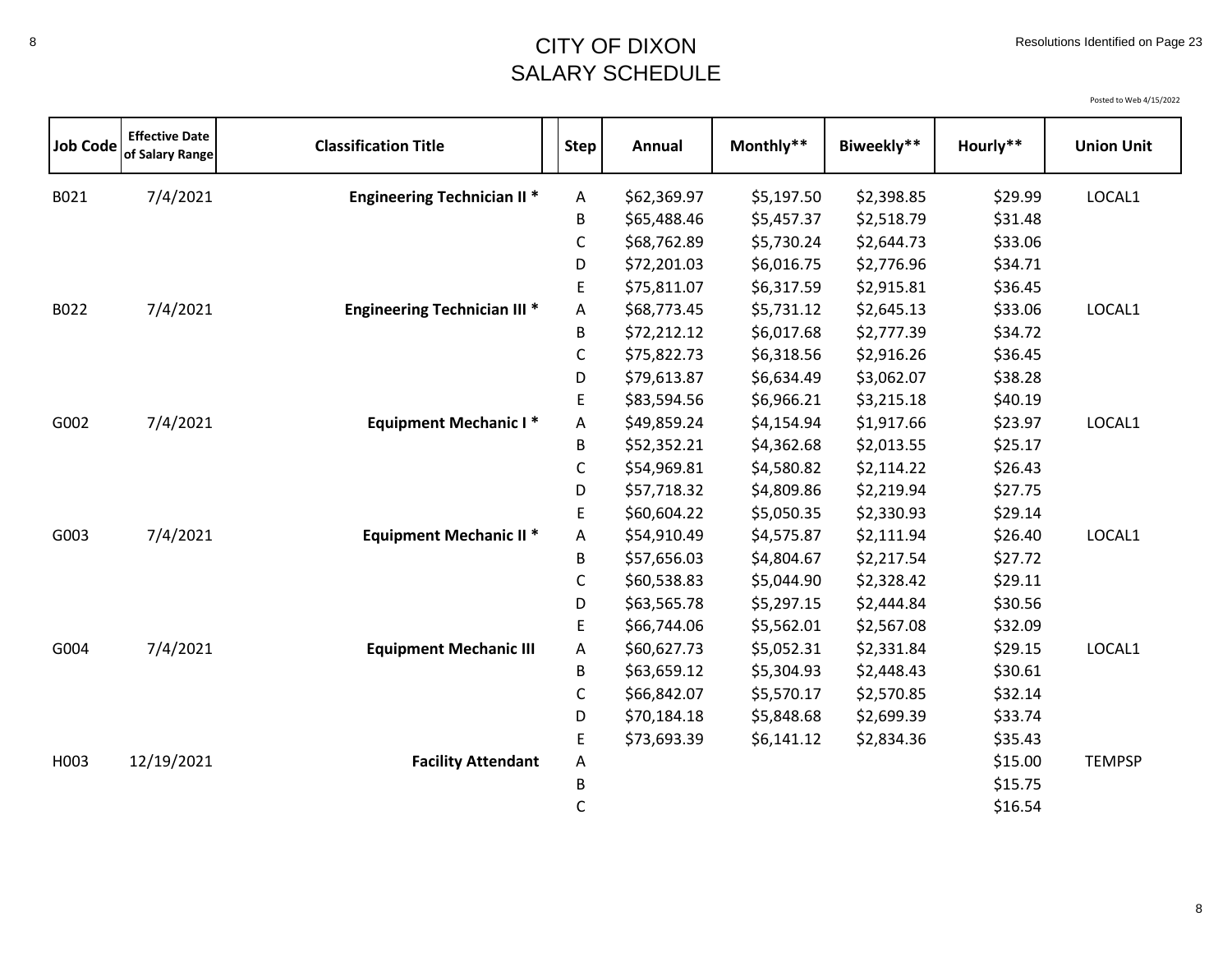## <sup>9</sup> CITY OF DIXON SALARY SCHEDULE

| <b>Job Code</b> | <b>Effective Date</b><br>of Salary Range | <b>Classification Title</b>        | <b>Step</b> | Annual       | Monthly**   | Biweekly** | Hourly** | <b>Union Unit</b> |
|-----------------|------------------------------------------|------------------------------------|-------------|--------------|-------------|------------|----------|-------------------|
| B039            | 12/7/2021                                | <b>Finance Analyst I*</b>          | A           | \$81,085.18  | \$6,757.10  | \$3,118.66 | \$38.98  | <b>CMMPEP</b>     |
|                 |                                          |                                    | B           | \$85,139.43  | \$7,094.95  | \$3,274.59 | \$40.93  |                   |
|                 |                                          |                                    | C           | \$89,396.41  | \$7,449.70  | \$3,438.32 | \$42.98  |                   |
|                 |                                          |                                    | D           | \$93,866.21  | \$7,822.18  | \$3,610.24 | \$45.13  |                   |
|                 |                                          |                                    | E           | \$98,559.54  | \$8,213.30  | \$3,790.75 | \$47.38  |                   |
| B047            | 12/7/2021                                | <b>Finance Analyst II**</b>        | Α           | \$89,193.70  | \$7,432.81  | \$3,430.53 | \$42.88  | <b>CMMPEP</b>     |
|                 |                                          |                                    | B           | \$93,653.37  | \$7,804.45  | \$3,602.05 | \$45.03  |                   |
|                 |                                          |                                    | C           | \$98,336.05  | \$8,194.67  | \$3,782.16 | \$47.28  |                   |
|                 |                                          |                                    | D           | \$103,252.83 | \$8,604.40  | \$3,971.26 | \$49.64  |                   |
|                 |                                          |                                    | E           | \$108,415.49 | \$9,034.62  | \$4,169.83 | \$52.12  |                   |
| A018            | 8/20/2019                                | <b>Finance Director</b>            | Range       | \$135,000.00 |             |            |          | <b>CONTRACT</b>   |
|                 |                                          |                                    |             | \$185,000.00 |             |            |          |                   |
| B042            | 7/4/2021                                 | <b>Fire Administrative Manager</b> | Α           | \$67,960.78  | \$5,663.40  | \$2,613.88 | \$32.67  | DMSA00            |
|                 |                                          |                                    | B           | \$71,358.83  | \$5,946.57  | \$2,744.57 | \$34.31  |                   |
|                 |                                          |                                    | $\mathsf C$ | \$74,926.78  | \$6,243.90  | \$2,881.80 | \$36.02  |                   |
|                 |                                          |                                    | D           | \$78,673.11  | \$6,556.09  | \$3,025.89 | \$37.82  |                   |
|                 |                                          |                                    | E           | \$82,606.76  | \$6,883.90  | \$3,177.18 | \$39.71  |                   |
| A022            | 12/7/2021                                | <b>Fire Battalion Chief</b>        | $\mathsf A$ | \$108,552.02 | \$9,046.00  | \$4,175.08 | \$52.19  | <b>DPSMMA</b>     |
|                 |                                          |                                    | B           | \$113,979.65 | \$9,498.30  | \$4,383.83 | \$54.80  |                   |
|                 |                                          |                                    | C           | \$119,678.61 | \$9,973.22  | \$4,603.02 | \$57.54  |                   |
|                 |                                          |                                    | D           | \$125,662.52 | \$10,471.88 | \$4,833.17 | \$60.41  |                   |
|                 |                                          |                                    | E           | \$131,945.65 | \$10,995.47 | \$5,074.83 | \$63.44  |                   |
|                 |                                          |                                    | F           | \$138,542.92 | \$11,545.24 | \$5,328.57 | \$66.61  |                   |
| B023            | 7/4/2021                                 | <b>Fire Captain</b>                | Α           | \$83,501.55  | \$6,958.46  | \$3,211.60 | \$28.67  | DPFA00            |
|                 |                                          |                                    | В           | \$87,676.65  | \$7,306.39  | \$3,372.18 | \$30.11  |                   |
|                 |                                          |                                    | C           | \$92,060.47  | \$7,671.71  | \$3,540.79 | \$31.61  |                   |
|                 |                                          |                                    | D           | \$96,663.48  | \$8,055.29  | \$3,717.83 | \$33.19  |                   |
|                 |                                          |                                    | E           | \$101,496.65 | \$8,458.05  | \$3,903.72 | \$34.85  |                   |
|                 |                                          |                                    | F           | \$106,571.48 | \$8,880.96  | \$4,098.90 | \$36.60  |                   |
|                 |                                          |                                    | G           | \$111,900.06 | \$9,325.01  | \$4,303.85 | \$38.43  |                   |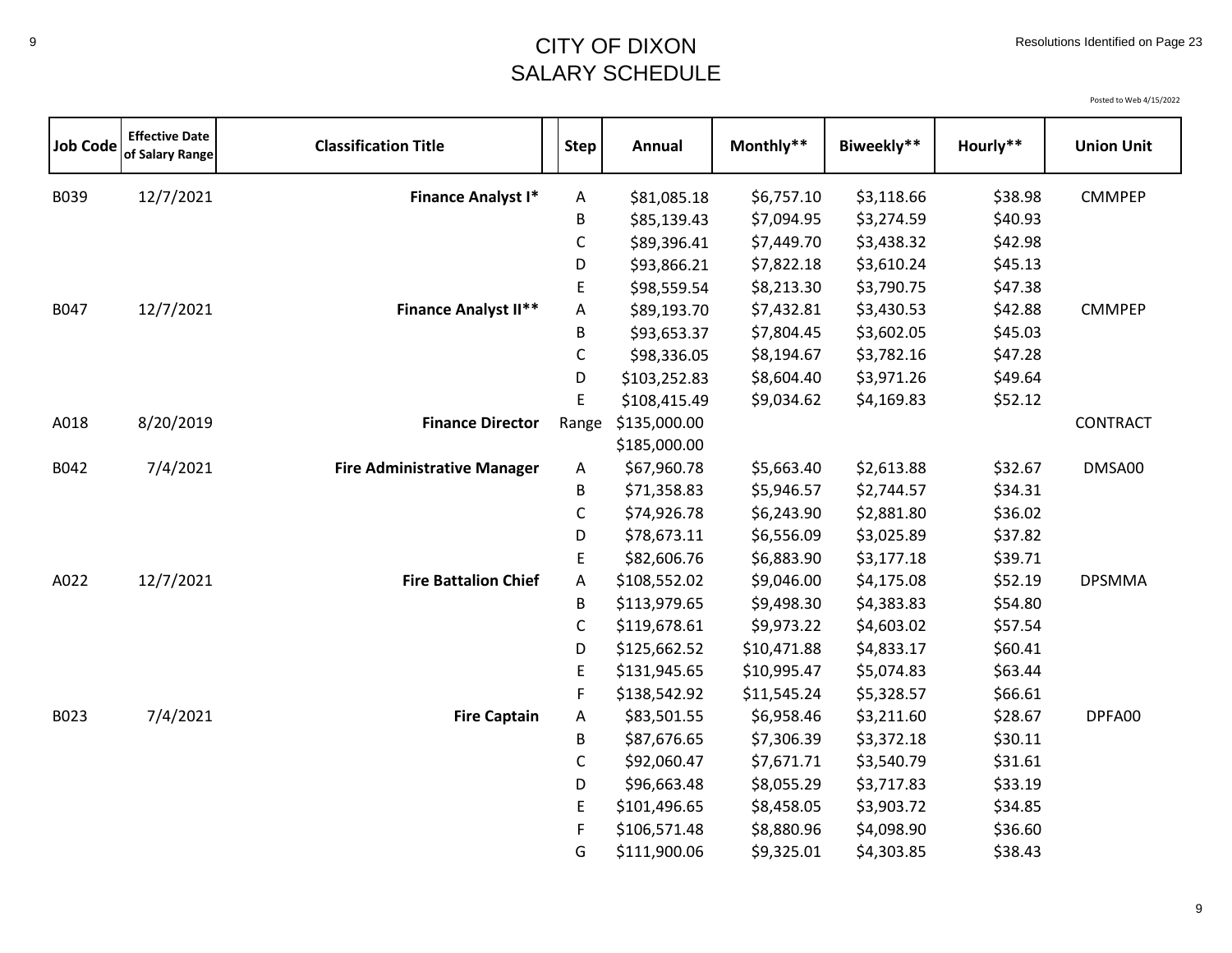Posted to Web 4/15/2022

| <b>Job Code</b> | <b>Effective Date</b><br>of Salary Range | <b>Classification Title</b> | <b>Step</b>  | Annual       | Monthly**  | Biweekly** | Hourly** | <b>Union Unit</b> |
|-----------------|------------------------------------------|-----------------------------|--------------|--------------|------------|------------|----------|-------------------|
| A010            | 7/21/2019                                | <b>Fire Chief</b>           | Range        | \$165,000.00 |            |            |          | CONTRACT          |
|                 |                                          |                             |              | \$215,000.00 |            |            |          |                   |
| D005            | 7/4/2021                                 | <b>Fire Engineer</b>        | Α            | \$75,302.70  | \$6,275.23 | \$2,896.26 | \$25.86  | DPFA00            |
|                 |                                          |                             | B            | \$79,067.85  | \$6,588.99 | \$3,041.07 | \$27.15  |                   |
|                 |                                          |                             | $\mathsf{C}$ | \$83,021.23  | \$6,918.44 | \$3,193.12 | \$28.51  |                   |
|                 |                                          |                             | D            | \$87,172.29  | \$7,264.36 | \$3,352.78 | \$29.94  |                   |
|                 |                                          |                             | E            | \$91,530.90  | \$7,627.58 | \$3,520.42 | \$31.43  |                   |
|                 |                                          |                             | F            | \$96,107.47  | \$8,008.96 | \$3,696.44 | \$33.00  |                   |
|                 |                                          |                             | G            | \$100,912.83 | \$8,409.40 | \$3,881.26 | \$34.65  |                   |
| D003            | 7/4/2021                                 | <b>Firefighter</b>          | A            | \$66,001.30  | \$5,500.11 | \$2,538.51 | \$22.67  | DPFA00            |
|                 |                                          |                             | B            | \$69,301.37  | \$5,775.11 | \$2,665.44 | \$23.80  |                   |
|                 |                                          |                             | C            | \$72,766.45  | \$6,063.87 | \$2,798.71 | \$24.99  |                   |
|                 |                                          |                             | D            | \$76,404.76  | \$6,367.06 | \$2,938.64 | \$26.24  |                   |
|                 |                                          |                             | E            | \$80,224.99  | \$6,685.42 | \$3,085.58 | \$27.55  |                   |
|                 |                                          |                             | F            | \$84,236.24  | \$7,019.69 | \$3,239.86 | \$28.93  |                   |
|                 |                                          |                             | G            | \$88,448.05  | \$7,370.67 | \$3,401.85 | \$30.37  |                   |
| D003T           | 7/4/2021                                 | <b>Firefighter Temp</b>     | Α            |              |            |            | \$22.67  | DPFA00            |
|                 |                                          |                             | B            |              |            |            | \$23.80  |                   |
|                 |                                          |                             | C            |              |            |            | \$24.99  |                   |
|                 |                                          |                             | D            |              |            |            | \$26.24  |                   |
|                 |                                          |                             | E            |              |            |            | \$27.55  |                   |
|                 |                                          |                             | F            |              |            |            | \$28.93  |                   |
|                 |                                          |                             | G            |              |            |            | \$30.37  |                   |
| D004            | 7/4/2021                                 | Firefighter/Paramedic       | A            | \$72,640.13  | \$6,053.34 | \$2,793.85 | \$24.95  | DPFA00            |
|                 |                                          |                             | B            | \$76,272.12  | \$6,356.01 | \$2,933.54 | \$26.19  |                   |
|                 |                                          |                             | $\mathsf C$  | \$80,085.74  | \$6,673.81 | \$3,080.22 | \$27.50  |                   |
|                 |                                          |                             | D            | \$84,090.04  | \$7,007.50 | \$3,234.23 | \$28.88  |                   |
|                 |                                          |                             | E            | \$88,294.52  | \$7,357.88 | \$3,395.94 | \$30.32  |                   |
|                 |                                          |                             | F            | \$92,709.26  | \$7,725.77 | \$3,565.74 | \$31.84  |                   |
|                 |                                          |                             | G            | \$97,344.73  | \$8,112.06 | \$3,744.03 | \$33.43  |                   |

10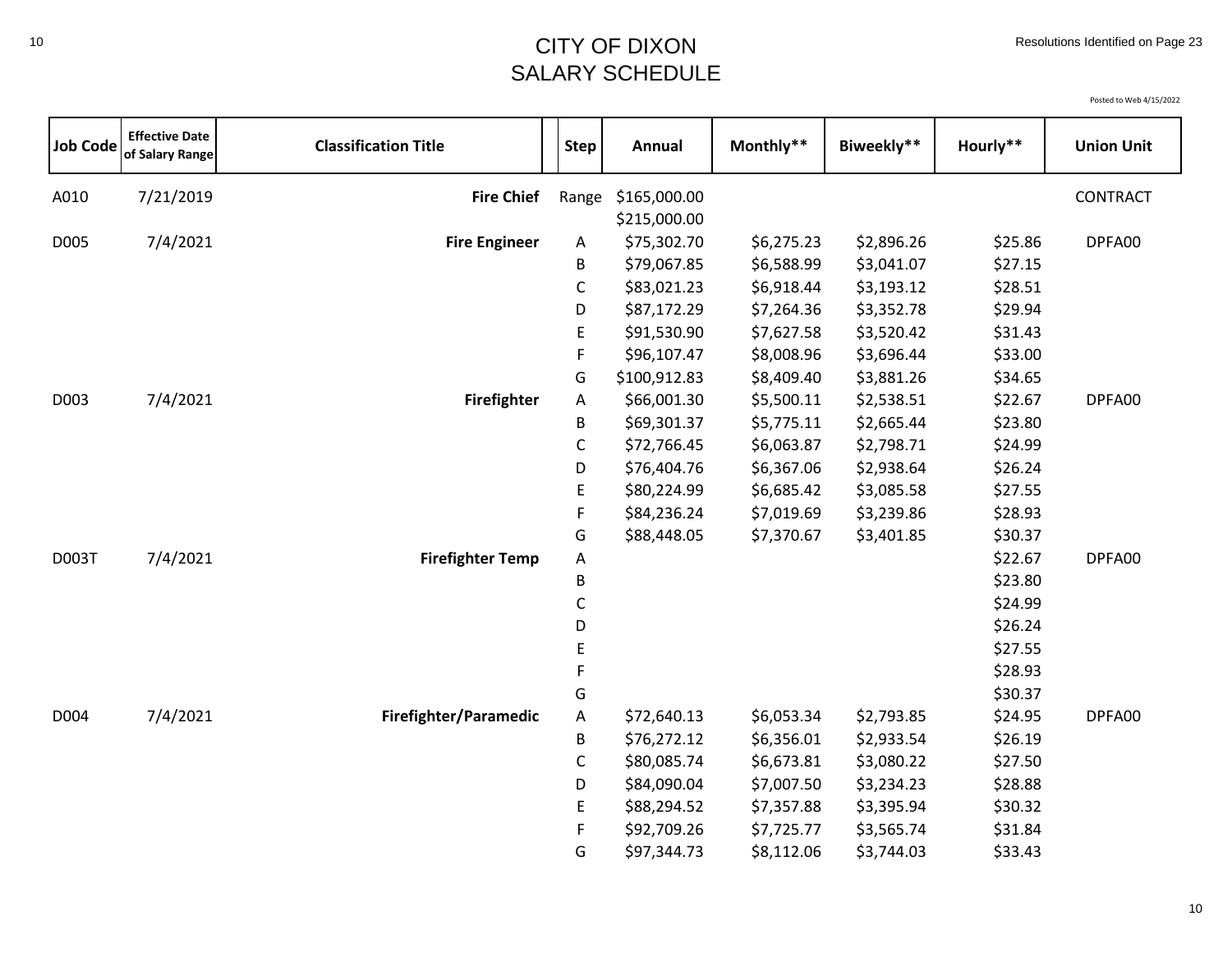## <sup>11</sup> CITY OF DIXON SALARY SCHEDULE

| <b>Job Code</b> | <b>Effective Date</b><br>of Salary Range | <b>Classification Title</b>                 | <b>Step</b> | Annual       | Monthly**  | Biweekly** | Hourly** | <b>Union Unit</b> |
|-----------------|------------------------------------------|---------------------------------------------|-------------|--------------|------------|------------|----------|-------------------|
| D012            | 12/7/2021                                | <b>Fire Inspector</b>                       | Α           | \$66,383.50  | \$5,531.96 | \$2,553.21 | \$31.92  | LOCAL1            |
|                 |                                          |                                             | B           | \$69,702.68  | \$5,808.56 | \$2,680.87 | \$33.51  |                   |
|                 |                                          |                                             | $\mathsf C$ | \$73,187.81  | \$6,098.98 | \$2,814.92 | \$35.19  |                   |
|                 |                                          |                                             | D           | \$76,847.20  | \$6,403.93 | \$2,955.66 | \$36.95  |                   |
|                 |                                          |                                             | E           | \$80,689.56  | \$6,724.13 | \$3,103.44 | \$38.79  |                   |
| A012            | 9/29/2019                                | <b>Human Resources Director</b>             | Range       | \$115,000.00 |            |            |          | <b>CONTRACT</b>   |
|                 |                                          |                                             |             | \$155,000.00 |            |            |          |                   |
| B041            | 7/4/2021                                 | <b>Human Resources Specialist</b>           | A           | \$75,552.05  | \$6,296.00 | \$2,905.85 | \$36.32  | <b>CMMPEP</b>     |
|                 |                                          |                                             | B           | \$79,329.65  | \$6,610.80 | \$3,051.14 | \$38.14  |                   |
|                 |                                          |                                             | C           | \$83,296.12  | \$6,941.34 | \$3,203.70 | \$40.05  |                   |
|                 |                                          |                                             | D           | \$87,460.91  | \$7,288.41 | \$3,363.88 | \$42.05  |                   |
|                 |                                          |                                             | E           | \$91,833.98  | \$7,652.83 | \$3,532.08 | \$44.15  |                   |
| <b>B048</b>     | 4/5/2022                                 | Human Resources Technician I                | A           | \$54,527.10  | \$4,543.93 | \$2,097.20 | \$26.21  | <b>CMMPEP</b>     |
|                 |                                          |                                             | B           | \$57,253.46  | \$4,771.12 | \$2,202.06 | \$27.53  |                   |
|                 |                                          |                                             | $\mathsf C$ | \$60,116.13  | \$5,009.68 | \$2,312.16 | \$28.90  |                   |
|                 |                                          |                                             | D           | \$63,121.93  | \$5,260.16 | \$2,427.77 | \$30.35  |                   |
|                 |                                          |                                             | E           | \$66,278.03  | \$5,523.17 | \$2,549.16 | \$31.86  |                   |
| B049            | 4/5/2022                                 | Human Resources Technician II               | Α           | \$59,979.81  | \$4,998.32 | \$2,306.92 | \$28.84  | <b>CMMPEP</b>     |
|                 |                                          |                                             | B           | \$62,978.80  | \$5,248.23 | \$2,422.26 | \$30.28  |                   |
|                 |                                          |                                             | C           | \$66,127.74  | \$5,510.65 | \$2,543.37 | \$31.79  |                   |
|                 |                                          |                                             | D           | \$69,434.13  | \$5,786.18 | \$2,670.54 | \$33.38  |                   |
|                 |                                          |                                             | E           | \$72,905.83  | \$6,075.49 | \$2,804.07 | \$35.05  |                   |
| B026            | 7/4/2021                                 | <b>Information &amp; Technology Manager</b> | Α           | \$88,616.86  | \$7,384.74 | \$3,408.34 | \$42.60  | <b>CMMPEP</b>     |
|                 |                                          |                                             | B           | \$93,047.71  | \$7,753.98 | \$3,578.76 | \$44.73  |                   |
|                 |                                          |                                             | $\mathsf C$ | \$97,700.11  | \$8,141.68 | \$3,757.70 | \$46.97  |                   |
|                 |                                          |                                             | D           | \$102,585.12 | \$8,548.76 | \$3,945.58 | \$49.32  |                   |
|                 |                                          |                                             | E           | \$107,714.38 | \$8,976.20 | \$4,142.86 | \$51.79  |                   |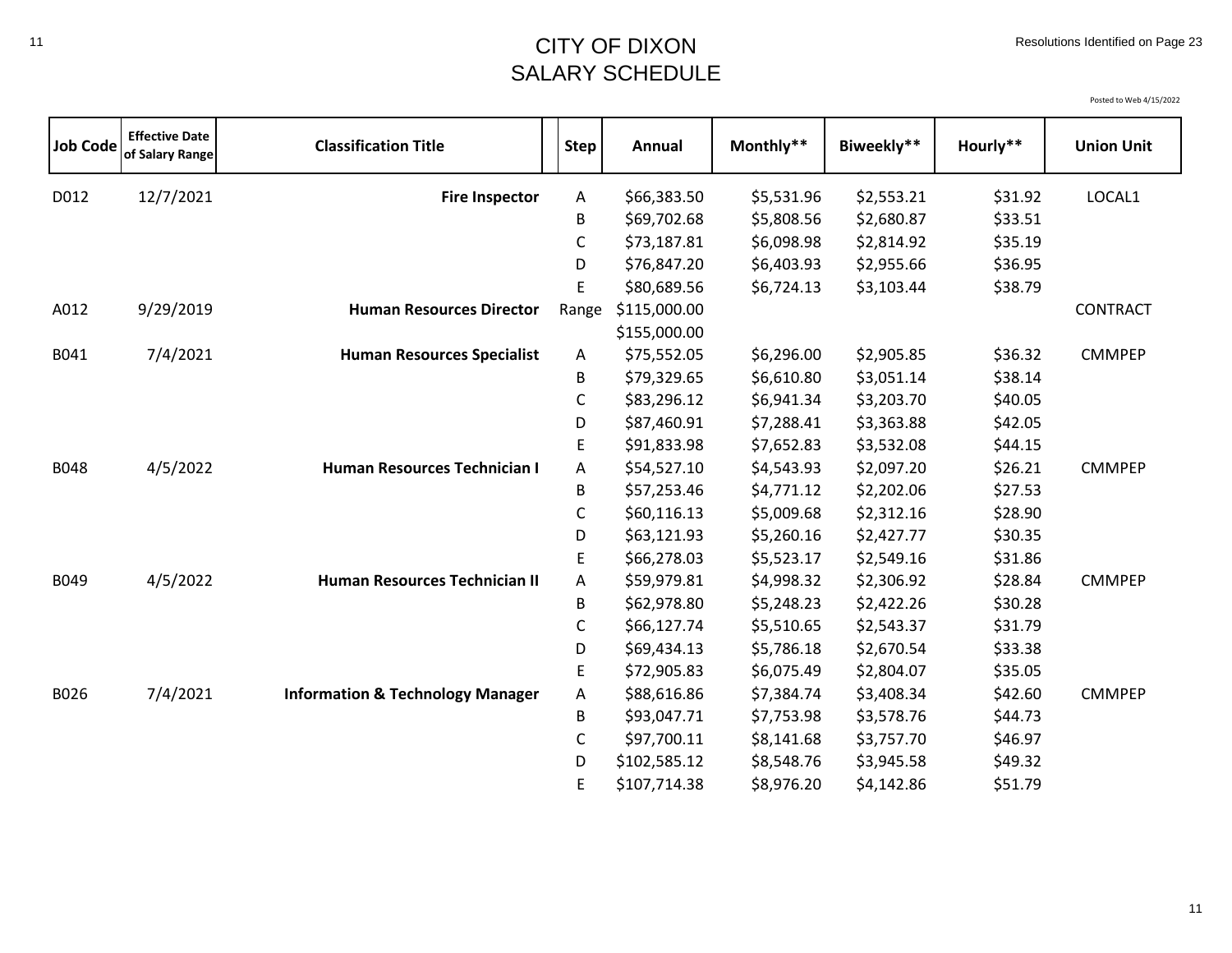## <sup>12</sup> CITY OF DIXON SALARY SCHEDULE

| <b>Job Code</b> | <b>Effective Date</b><br>of Salary Range | <b>Classification Title</b>  | <b>Step</b> | Annual      | Monthly**  | Biweekly** | Hourly** | <b>Union Unit</b> |
|-----------------|------------------------------------------|------------------------------|-------------|-------------|------------|------------|----------|-------------------|
| B027            | 7/4/2021                                 | Junior Engineer *            | Α           | \$72,175.27 | \$6,014.61 | \$2,775.97 | \$34.70  | LOCAL1            |
|                 |                                          |                              | B           | \$75,784.03 | \$6,315.34 | \$2,914.77 | \$36.43  |                   |
|                 |                                          |                              | С           | \$79,573.23 | \$6,631.10 | \$3,060.51 | \$38.26  |                   |
|                 |                                          |                              | D           | \$83,551.91 | \$6,962.66 | \$3,213.54 | \$40.17  |                   |
|                 |                                          |                              | E           | \$87,729.50 | \$7,310.79 | \$3,374.21 | \$42.18  |                   |
| H004            | 7/4/2021                                 | Laborer                      | Α           | \$33,059.40 | \$2,754.95 | \$1,271.52 | \$15.89  | LOCAL1            |
|                 |                                          |                              | В           | \$34,712.35 | \$2,892.70 | \$1,335.09 | \$16.69  |                   |
|                 |                                          |                              | С           | \$36,447.99 | \$3,037.33 | \$1,401.85 | \$17.52  |                   |
|                 |                                          |                              | D           | \$38,270.38 | \$3,189.20 | \$1,471.94 | \$18.40  |                   |
|                 |                                          |                              | E           | \$40,183.89 | \$3,348.66 | \$1,545.53 | \$19.32  |                   |
| <b>H004T</b>    | 7/4/2021                                 | Laborer (Temp)               | Α           |             |            |            | \$15.89  | LOCAL1            |
|                 |                                          |                              | B           |             |            |            | \$16.69  |                   |
|                 |                                          |                              | С           |             |            |            | \$17.52  |                   |
|                 |                                          |                              | D           |             |            |            | \$18.40  |                   |
|                 |                                          |                              | E           |             |            |            | \$19.32  |                   |
| H026            | 12/19/2021                               | Lifeguard/Swim Instructor I  | A           |             |            |            | \$15.00  | <b>TEMPSP</b>     |
|                 |                                          |                              | B           |             |            |            | \$15.75  |                   |
|                 |                                          |                              | C           |             |            |            | \$16.54  |                   |
| H027            | 12/19/2021                               | Lifeguard/Swim Instructor II | A           |             |            |            | \$15.75  | <b>TEMPSP</b>     |
|                 |                                          |                              | B           |             |            |            | \$16.54  |                   |
|                 |                                          |                              | $\mathsf C$ |             |            |            | \$17.36  |                   |
| H006            | 7/4/2021                                 | <b>Maintenance Worker I*</b> | Α           | \$46,546.25 | \$3,878.85 | \$1,790.24 | \$22.38  | LOCAL1            |
|                 |                                          |                              | B           | \$48,873.55 | \$4,072.80 | \$1,879.75 | \$23.50  |                   |
|                 |                                          |                              | C           | \$51,317.24 | \$4,276.44 | \$1,973.74 | \$24.67  |                   |
|                 |                                          |                              | D           | \$53,883.11 | \$4,490.26 | \$2,072.43 | \$25.91  |                   |
|                 |                                          |                              | E           | \$56,577.25 | \$4,714.77 | \$2,176.05 | \$27.20  |                   |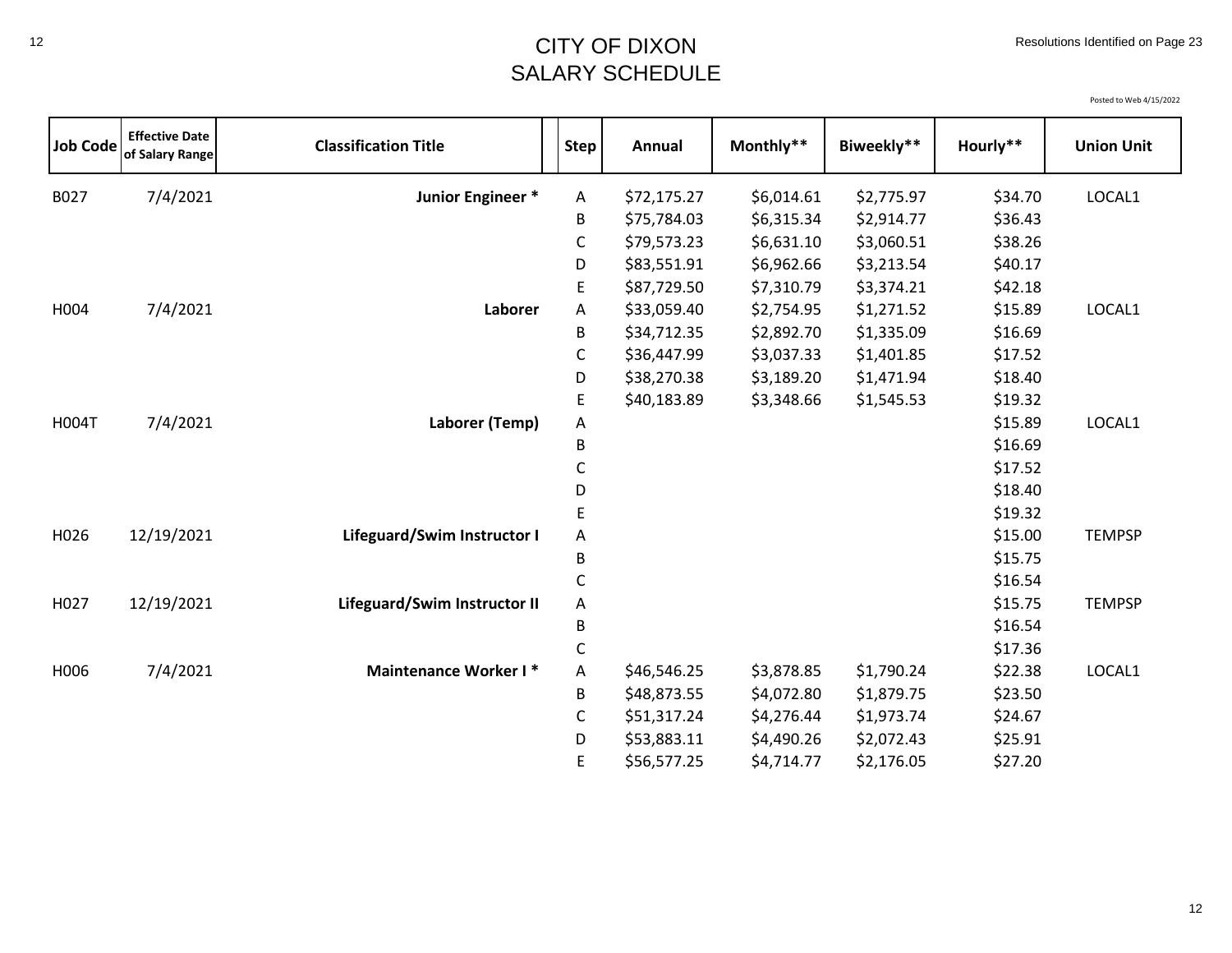## <sup>13</sup> CITY OF DIXON SALARY SCHEDULE

| <b>Job Code</b> | <b>Effective Date</b><br>of Salary Range | <b>Classification Title</b>                    | <b>Step</b> | Annual      | Monthly**  | Biweekly** | Hourly** | <b>Union Unit</b> |
|-----------------|------------------------------------------|------------------------------------------------|-------------|-------------|------------|------------|----------|-------------------|
| H006H           | 7/4/2021                                 | <b>Maintenance Worker I (Temp)</b>             | Α           |             |            |            | \$22.38  | LOCAL1            |
|                 |                                          |                                                | B           |             |            |            | \$23.50  |                   |
|                 |                                          |                                                | С           |             |            |            | \$24.67  |                   |
|                 |                                          |                                                | D           |             |            |            | \$25.91  |                   |
|                 |                                          |                                                | E           |             |            |            | \$27.20  |                   |
| H007            | 7/4/2021                                 | <b>Maintenance Worker II *</b>                 | A           | \$51,332.81 | \$4,277.73 | \$1,974.34 | \$24.68  | LOCAL1            |
|                 |                                          |                                                | B           | \$53,899.47 | \$4,491.62 | \$2,073.06 | \$25.91  |                   |
|                 |                                          |                                                | C           | \$56,594.44 | \$4,716.20 | \$2,176.71 | \$27.21  |                   |
|                 |                                          |                                                | D           | \$59,424.16 | \$4,952.01 | \$2,285.54 | \$28.57  |                   |
|                 |                                          |                                                | E           | \$62,395.36 | \$5,199.61 | \$2,399.82 | \$30.00  |                   |
| B028            | 7/4/2021                                 | <b>Management Analyst I*</b>                   | A           | \$70,282.86 | \$5,856.91 | \$2,703.19 | \$33.79  | LOCAL1            |
|                 |                                          |                                                | B           | \$73,797.02 | \$6,149.75 | \$2,838.35 | \$35.48  |                   |
|                 |                                          |                                                | C           | \$77,486.85 | \$6,457.24 | \$2,980.26 | \$37.25  |                   |
|                 |                                          |                                                | D           | \$81,361.19 | \$6,780.10 | \$3,129.28 | \$39.12  |                   |
|                 |                                          |                                                | E           | \$85,429.27 | \$7,119.11 | \$3,285.74 | \$41.07  |                   |
| B029            | 7/4/2021                                 | <b>Management Analyst II *</b>                 | Α           | \$76,616.38 | \$6,384.70 | \$2,946.78 | \$36.83  | <b>CMMPEP</b>     |
|                 |                                          |                                                | B           | \$80,447.18 | \$6,703.93 | \$3,094.12 | \$38.68  |                   |
|                 |                                          |                                                | C           | \$84,469.57 | \$7,039.13 | \$3,248.83 | \$40.61  |                   |
|                 |                                          |                                                | D           | \$88,693.04 | \$7,391.09 | \$3,411.27 | \$42.64  |                   |
|                 |                                          |                                                | E           | \$93,127.68 | \$7,760.64 | \$3,581.83 | \$44.77  |                   |
| H008            | 7/4/2021                                 | <b>Parks &amp; Bldg Maintenance Supervisor</b> | A           | \$75,334.80 | \$6,277.90 | \$2,897.49 | \$36.22  | DMSA00            |
|                 |                                          |                                                | B           | \$79,101.55 | \$6,591.80 | \$3,042.37 | \$38.03  |                   |
|                 |                                          |                                                | C           | \$83,056.63 | \$6,921.39 | \$3,194.49 | \$39.93  |                   |
|                 |                                          |                                                | D           | \$87,209.46 | \$7,267.46 | \$3,354.21 | \$41.93  |                   |
|                 |                                          |                                                | E           | \$91,569.93 | \$7,630.83 | \$3,521.92 | \$44.02  |                   |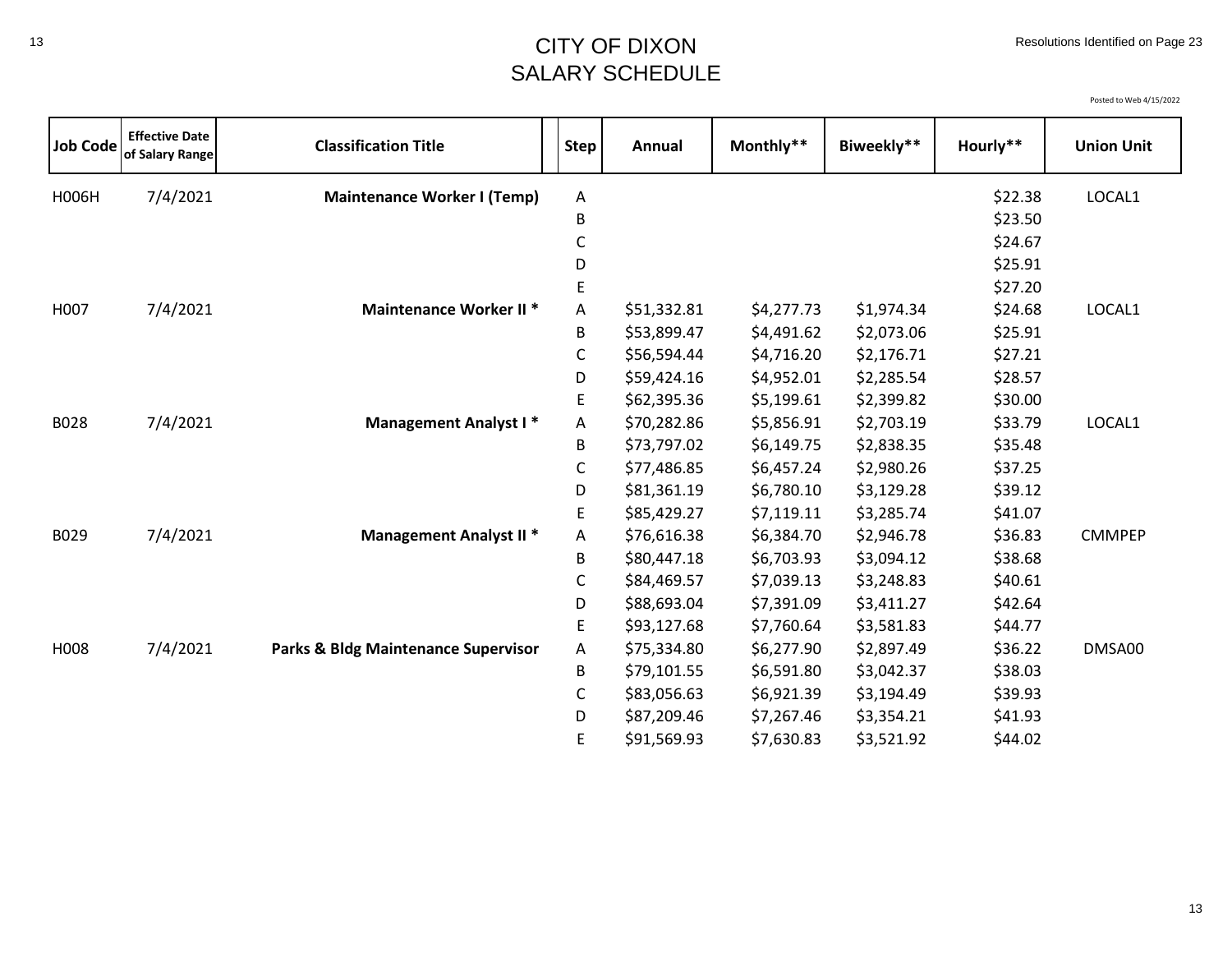## <sup>14</sup> CITY OF DIXON SALARY SCHEDULE

| <b>Job Code</b> | <b>Effective Date</b><br>of Salary Range | <b>Classification Title</b>      | <b>Step</b> | Annual                       | Monthly**   | Biweekly** | Hourly** | <b>Union Unit</b> |
|-----------------|------------------------------------------|----------------------------------|-------------|------------------------------|-------------|------------|----------|-------------------|
| B030            | 7/4/2021                                 | <b>Police Captain</b>            | Α           | \$138,237.93                 | \$11,519.83 | \$5,316.84 | \$66.46  | <b>DPSMMA</b>     |
|                 |                                          |                                  | В           | \$145,149.83                 | \$12,095.82 | \$5,582.69 | \$69.78  |                   |
|                 |                                          |                                  | C           | \$152,407.30                 | \$12,700.61 | \$5,861.82 | \$73.27  |                   |
|                 |                                          |                                  | D           | \$160,027.68                 | \$13,335.64 | \$6,154.91 | \$76.94  |                   |
|                 |                                          |                                  | E           | \$168,029.06                 | \$14,002.42 | \$6,462.66 | \$80.78  |                   |
|                 |                                          |                                  | F           | \$176,430.52                 | \$14,702.54 | \$6,785.79 | \$84.82  |                   |
| A013            | 1/8/2019                                 | <b>Police Chief</b>              | Range       | \$165,000.00<br>\$215,000.00 |             |            |          | <b>CONTRACT</b>   |
| B031            | 7/4/2021                                 | <b>Police Lieutenant</b>         | A           | \$125,670.85                 | \$10,472.57 | \$4,833.49 | \$60.42  | <b>DPSMMA</b>     |
|                 |                                          |                                  | В           | \$131,954.39                 | \$10,996.20 | \$5,075.17 | \$63.44  |                   |
|                 |                                          |                                  | С           | \$138,552.09                 | \$11,546.01 | \$5,328.93 | \$66.61  |                   |
|                 |                                          |                                  | D           | \$145,479.71                 | \$12,123.31 | \$5,595.37 | \$69.94  |                   |
|                 |                                          |                                  | E           | \$152,753.70                 | \$12,729.48 | \$5,875.14 | \$73.44  |                   |
|                 |                                          |                                  | F           | \$160,391.40                 | \$13,365.95 | \$6,168.90 | \$77.11  |                   |
| B043            | 7/4/2021                                 | <b>Police Records Supervisor</b> | Α           | \$67,960.78                  | \$5,663.40  | \$2,613.88 | \$32.67  | DMSA00            |
|                 |                                          |                                  | В           | \$71,358.83                  | \$5,946.57  | \$2,744.57 | \$34.31  |                   |
|                 |                                          |                                  | С           | \$74,926.78                  | \$6,243.90  | \$2,881.80 | \$36.02  |                   |
|                 |                                          |                                  | D           | \$78,673.11                  | \$6,556.09  | \$3,025.89 | \$37.82  |                   |
|                 |                                          |                                  | E.          | \$82,606.76                  | \$6,883.90  | \$3,177.18 | \$39.71  |                   |
| D007            | 7/4/2021                                 | <b>Police Officer</b>            | Α           | \$76,126.96                  | \$6,343.91  | \$2,927.96 | \$36.60  | DPOA00            |
|                 |                                          |                                  | В           | \$79,933.32                  | \$6,661.11  | \$3,074.36 | \$38.43  |                   |
|                 |                                          |                                  | С           | \$83,929.98                  | \$6,994.17  | \$3,228.08 | \$40.35  |                   |
|                 |                                          |                                  | D           | \$88,126.47                  | \$7,343.87  | \$3,389.48 | \$42.37  |                   |
|                 |                                          |                                  | E           | \$92,532.80                  | \$7,711.07  | \$3,558.95 | \$44.49  |                   |
|                 |                                          |                                  | F           | \$97,159.43                  | \$8,096.62  | \$3,736.90 | \$46.71  |                   |
|                 |                                          |                                  | G           | \$102,017.40                 | \$8,501.45  | \$3,923.75 | \$49.05  |                   |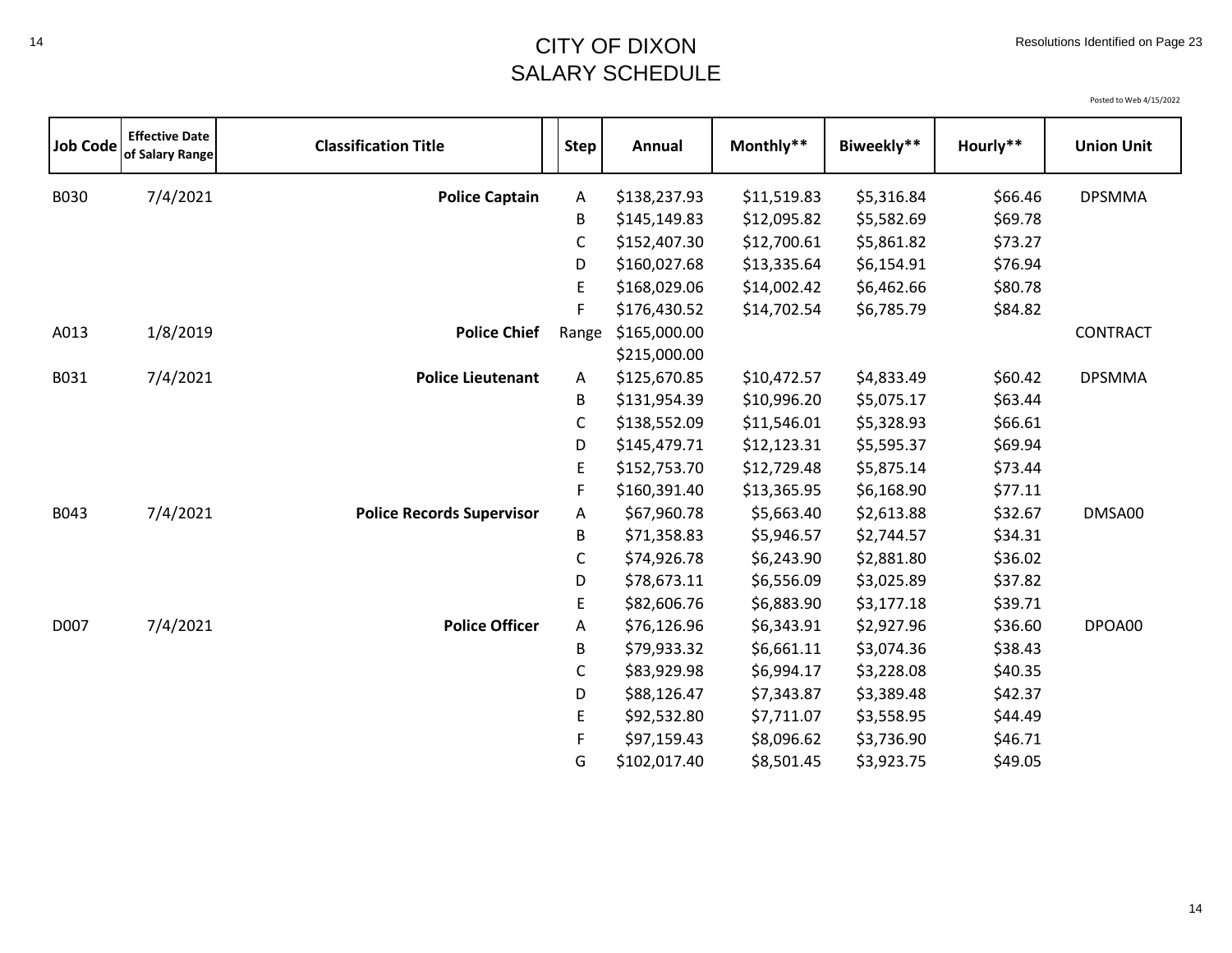## <sup>15</sup> CITY OF DIXON SALARY SCHEDULE

| <b>Job Code</b> | <b>Effective Date</b><br>of Salary Range | <b>Classification Title</b>         | <b>Step</b>  | Annual       | Monthly**   | Biweekly** | Hourly** | <b>Union Unit</b> |
|-----------------|------------------------------------------|-------------------------------------|--------------|--------------|-------------|------------|----------|-------------------|
| F015            | 7/4/2021                                 | <b>Police Records Technician I</b>  | A            | \$43,507.99  | \$3,625.67  | \$1,673.38 | \$20.92  | LOCAL1            |
|                 |                                          |                                     | B            | \$48,927.88  | \$4,077.32  | \$1,881.84 | \$23.52  |                   |
|                 |                                          |                                     | $\mathsf C$  | \$51,374.28  | \$4,281.19  | \$1,975.93 | \$24.70  |                   |
|                 |                                          |                                     | D            | \$53,943.00  | \$4,495.25  | \$2,074.73 | \$25.93  |                   |
|                 |                                          |                                     | $\mathsf E$  | \$56,640.15  | \$4,720.01  | \$2,178.47 | \$27.23  |                   |
| F016            | 7/4/2021                                 | <b>Police Records Technician II</b> | Α            | \$51,677.16  | \$4,306.43  | \$1,987.58 | \$24.84  | LOCAL1            |
|                 |                                          |                                     | B            | \$54,261.03  | \$4,521.75  | \$2,086.96 | \$26.09  |                   |
|                 |                                          |                                     | $\mathsf C$  | \$56,974.08  | \$4,747.84  | \$2,191.31 | \$27.39  |                   |
|                 |                                          |                                     | D            | \$59,822.78  | \$4,985.23  | \$2,300.88 | \$28.76  |                   |
|                 |                                          |                                     | E            | \$62,813.92  | \$5,234.49  | \$2,415.92 | \$30.20  |                   |
| D009            | 7/4/2021                                 | <b>Police Recruit</b>               | A            |              |             |            | \$32.94  | <b>TEMPSP</b>     |
| D013            | 4/5/2022                                 | <b>Police Recruit</b>               | A            | \$68,515.20  | \$5,709.60  | \$2,635.20 | \$32.94  | <b>CMMPEP</b>     |
| D011            | 7/4/2021                                 | <b>Police Sergeant</b>              | Α            | \$89,852.79  | \$7,487.73  | \$3,455.88 | \$43.20  | DPOA00            |
|                 |                                          |                                     | В            | \$94,345.40  | \$7,862.12  | \$3,628.67 | \$45.36  |                   |
|                 |                                          |                                     | $\mathsf C$  | \$99,062.70  | \$8,255.23  | \$3,810.10 | \$47.63  |                   |
|                 |                                          |                                     | D            | \$104,015.83 | \$8,667.99  | \$4,000.61 | \$50.01  |                   |
|                 |                                          |                                     | E            | \$109,216.62 | \$9,101.39  | \$4,200.64 | \$52.51  |                   |
|                 |                                          |                                     | F            | \$114,677.46 | \$9,556.46  | \$4,410.67 | \$55.13  |                   |
|                 |                                          |                                     | G            | \$120,411.33 | \$10,034.28 | \$4,631.21 | \$57.89  |                   |
| D011T           | 7/4/2021                                 | <b>Police Sergeant (Temp)</b>       | Α            |              |             |            | \$43.20  | DPOA00            |
|                 |                                          |                                     | B            |              |             |            | \$45.36  |                   |
|                 |                                          |                                     | $\mathsf{C}$ |              |             |            | \$47.63  |                   |
|                 |                                          |                                     | D            |              |             |            | \$50.01  |                   |
|                 |                                          |                                     | E            |              |             |            | \$52.51  |                   |
|                 |                                          |                                     |              |              |             |            | \$55.13  |                   |
|                 |                                          |                                     | G            |              |             |            | \$57.89  |                   |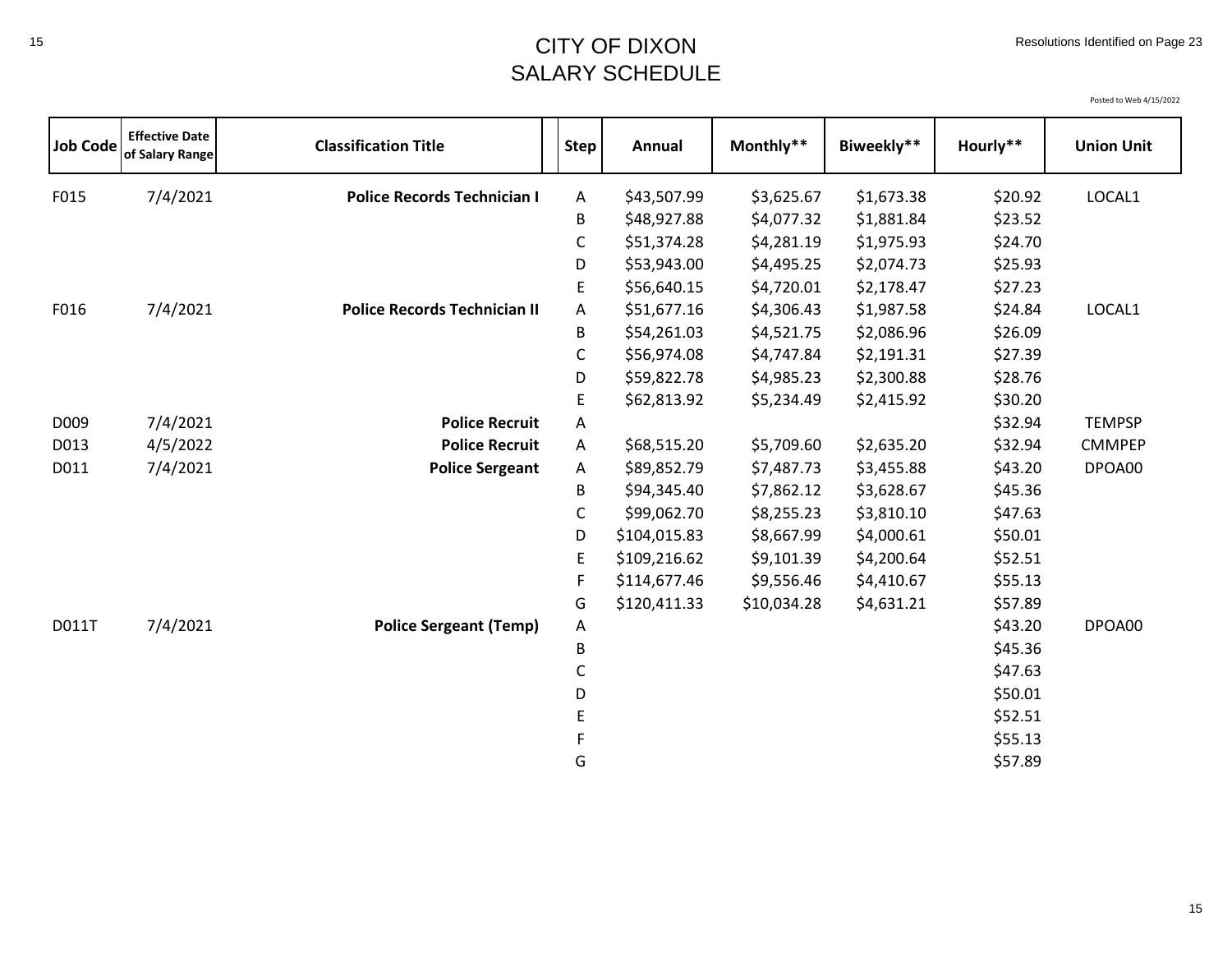| <b>Job Code</b> | <b>Effective Date</b><br>of Salary Range | <b>Classification Title</b>        | <b>Step</b> | Annual       | Monthly**   | Biweekly** | Hourly** | <b>Union Unit</b> |
|-----------------|------------------------------------------|------------------------------------|-------------|--------------|-------------|------------|----------|-------------------|
| B045            | 7/4/2021                                 | <b>Police Services Analyst</b>     | Α           | \$81,085.18  | \$6,757.10  | \$3,118.66 | \$38.98  | DMSA00            |
|                 |                                          |                                    | B           | \$85,139.43  | \$7,094.95  | \$3,274.59 | \$40.93  |                   |
|                 |                                          |                                    | C           | \$89,396.41  | \$7,449.70  | \$3,438.32 | \$42.98  |                   |
|                 |                                          |                                    | D           | \$93,866.21  | \$7,822.18  | \$3,610.24 | \$45.13  |                   |
|                 |                                          |                                    | E           | \$98,559.54  | \$8,213.30  | \$3,790.75 | \$47.38  |                   |
| H023            | 12/19/2021                               | <b>Pool Manager</b>                | Α           |              |             |            | \$19.10  | <b>TEMPSP</b>     |
|                 |                                          |                                    | B           |              |             |            | \$20.06  |                   |
|                 |                                          |                                    | $\mathsf C$ |              |             |            | \$21.06  |                   |
| B046            | 7/4/2021                                 | <b>Public Information Officer</b>  | A           | \$100,880.00 | \$8,406.67  | \$3,880.00 | \$48.50  | <b>CMMPEP</b>     |
|                 |                                          |                                    | В           | \$105,924.00 | \$8,827.00  | \$4,074.00 | \$50.93  |                   |
|                 |                                          |                                    | C           | \$111,220.20 | \$9,268.35  | \$4,277.70 | \$53.47  |                   |
|                 |                                          |                                    | D           | \$116,781.22 | \$9,731.77  | \$4,491.59 | \$56.14  |                   |
|                 |                                          |                                    | E           | \$122,620.27 | \$10,218.36 | \$4,716.16 | \$58.95  |                   |
| A021            | 7/4/2021                                 | <b>Public Works Director</b>       | Range       | \$135,000.00 |             |            |          | <b>CONTRACT</b>   |
|                 |                                          |                                    |             | \$185,000.00 |             |            |          |                   |
| B033            | 7/4/2021                                 | <b>Public Works Superintendent</b> | A           | \$86,236.66  | \$7,186.39  | \$3,316.79 | \$41.46  | DMSA00            |
|                 |                                          |                                    | B           | \$90,548.49  | \$7,545.71  | \$3,482.63 | \$43.53  |                   |
|                 |                                          |                                    | $\mathsf C$ | \$95,075.92  | \$7,922.99  | \$3,656.77 | \$45.71  |                   |
|                 |                                          |                                    | D           | \$99,829.71  | \$8,319.14  | \$3,839.60 | \$48.00  |                   |
|                 |                                          |                                    | E           | \$104,821.19 | \$8,735.10  | \$4,031.58 | \$50.39  |                   |
| B034            | 7/4/2021                                 | <b>Recreation Manager</b>          | Α           | \$90,374.90  | \$7,531.24  | \$3,475.96 | \$43.45  | DMSA00            |
|                 |                                          |                                    | В           | \$94,893.64  | \$7,907.80  | \$3,649.76 | \$45.62  |                   |
|                 |                                          |                                    | $\mathsf C$ | \$99,638.31  | \$8,303.19  | \$3,832.24 | \$47.90  |                   |
|                 |                                          |                                    | D           | \$104,620.22 | \$8,718.35  | \$4,023.85 | \$50.30  |                   |
|                 |                                          |                                    | E           | \$109,851.25 | \$9,154.27  | \$4,225.05 | \$52.81  |                   |
| H011            | 12/19/2021                               | <b>Recreation Specialist I</b>     | Α           |              |             |            | \$15.00  | <b>TEMPSP</b>     |
|                 |                                          |                                    | B           |              |             |            | \$15.75  |                   |
|                 |                                          |                                    | C           |              |             |            | \$16.54  |                   |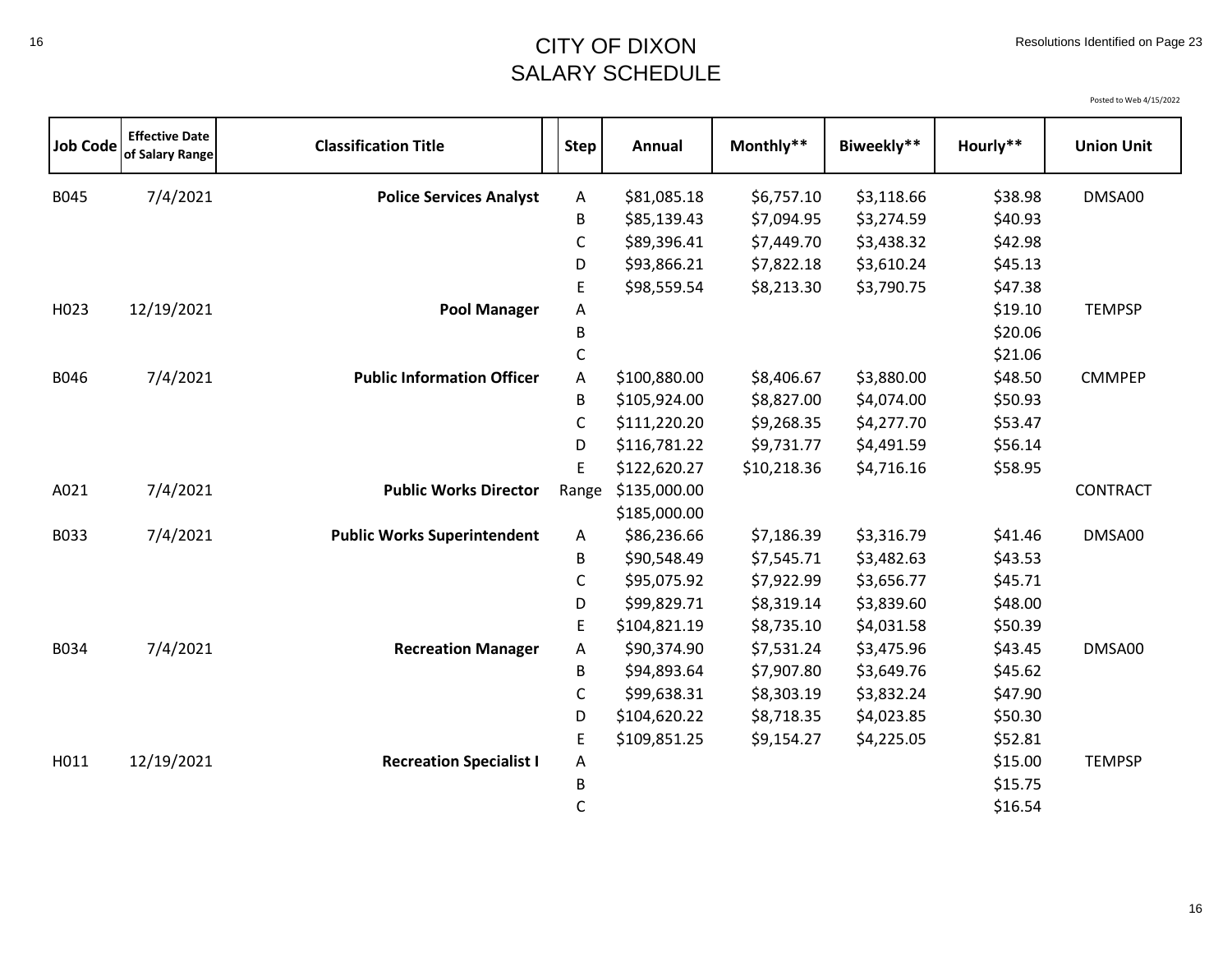## <sup>17</sup> CITY OF DIXON SALARY SCHEDULE

| <b>Job Code</b> | <b>Effective Date</b><br>of Salary Range | <b>Classification Title</b>      | Step <sup>1</sup> | Annual       | Monthly**  | Biweekly** | Hourly** | <b>Union Unit</b> |
|-----------------|------------------------------------------|----------------------------------|-------------------|--------------|------------|------------|----------|-------------------|
| H012            | 12/20/2020                               | <b>Recreation Specialist II</b>  | Α                 |              |            |            | \$15.75  | <b>TEMPSP</b>     |
|                 |                                          |                                  | В                 |              |            |            | \$16.54  |                   |
|                 |                                          |                                  | $\mathsf C$       |              |            |            | \$17.36  |                   |
| H009            | 7/4/2021                                 | <b>Recreation Supervisor</b>     | Α                 | \$64,477.62  | \$5,373.14 | \$2,479.91 | \$31.00  | DMSA00            |
|                 |                                          |                                  | B                 | \$67,701.49  | \$5,641.79 | \$2,603.90 | \$32.55  |                   |
|                 |                                          |                                  | C                 | \$71,086.57  | \$5,923.88 | \$2,734.10 | \$34.18  |                   |
|                 |                                          |                                  | D                 | \$74,640.89  | \$6,220.07 | \$2,870.80 | \$35.89  |                   |
|                 |                                          |                                  | E                 | \$78,372.95  | \$6,531.08 | \$3,014.34 | \$37.68  |                   |
| F010            | 7/4/2021                                 | <b>Senior Account Clerk *</b>    | Α                 | \$55,508.80  | \$4,625.73 | \$2,134.95 | \$26.69  | LOCAL1            |
|                 |                                          |                                  | B                 | \$58,284.26  | \$4,857.02 | \$2,241.70 | \$28.02  |                   |
|                 |                                          |                                  | $\mathsf C$       | \$61,198.47  | \$5,099.87 | \$2,353.79 | \$29.42  |                   |
|                 |                                          |                                  | D                 | \$64,258.38  | \$5,354.87 | \$2,471.48 | \$30.89  |                   |
|                 |                                          |                                  | E                 | \$67,471.30  | \$5,622.61 | \$2,595.05 | \$32.44  |                   |
| B035            | 7/4/2021                                 | <b>Senior Accountant</b>         | Α                 | \$82,515.22  | \$6,876.27 | \$3,173.66 | \$39.67  | <b>CMMPEP</b>     |
|                 |                                          |                                  | B                 | \$86,640.99  | \$7,220.08 | \$3,332.35 | \$41.65  |                   |
|                 |                                          |                                  | C                 | \$90,973.03  | \$7,581.09 | \$3,498.96 | \$43.74  |                   |
|                 |                                          |                                  | D                 | \$95,209.68  | \$7,934.14 | \$3,661.91 | \$45.77  |                   |
|                 |                                          |                                  | E                 | \$100,297.77 | \$8,358.15 | \$3,857.61 | \$48.22  |                   |
| F011            | 7/4/2021                                 | Senior Administrative Clerk *    | А                 | \$47,924.18  | \$3,993.68 | \$1,843.24 | \$23.04  | LOCAL1            |
|                 |                                          |                                  | B                 | \$50,320.39  | \$4,193.37 | \$1,935.40 | \$24.19  |                   |
|                 |                                          |                                  | $\mathsf C$       | \$52,836.41  | \$4,403.03 | \$2,032.17 | \$25.40  |                   |
|                 |                                          |                                  | D                 | \$55,478.22  | \$4,623.19 | \$2,133.78 | \$26.67  |                   |
|                 |                                          |                                  | E                 | \$58,252.13  | \$4,854.34 | \$2,240.47 | \$28.01  |                   |
| C004            | 7/4/2021                                 | <b>Senior Building Inspector</b> | Α                 | \$74,740.10  | \$6,228.34 | \$2,874.62 | \$35.93  | DMSA00            |
|                 |                                          |                                  | B                 | \$78,477.10  | \$6,539.76 | \$3,018.35 | \$37.73  |                   |
|                 |                                          |                                  | C                 | \$82,400.96  | \$6,866.75 | \$3,169.27 | \$39.62  |                   |
|                 |                                          |                                  | D                 | \$86,520.99  | \$7,210.08 | \$3,327.73 | \$41.60  |                   |
|                 |                                          |                                  | E                 | \$90,847.06  | \$7,570.59 | \$3,494.12 | \$43.68  |                   |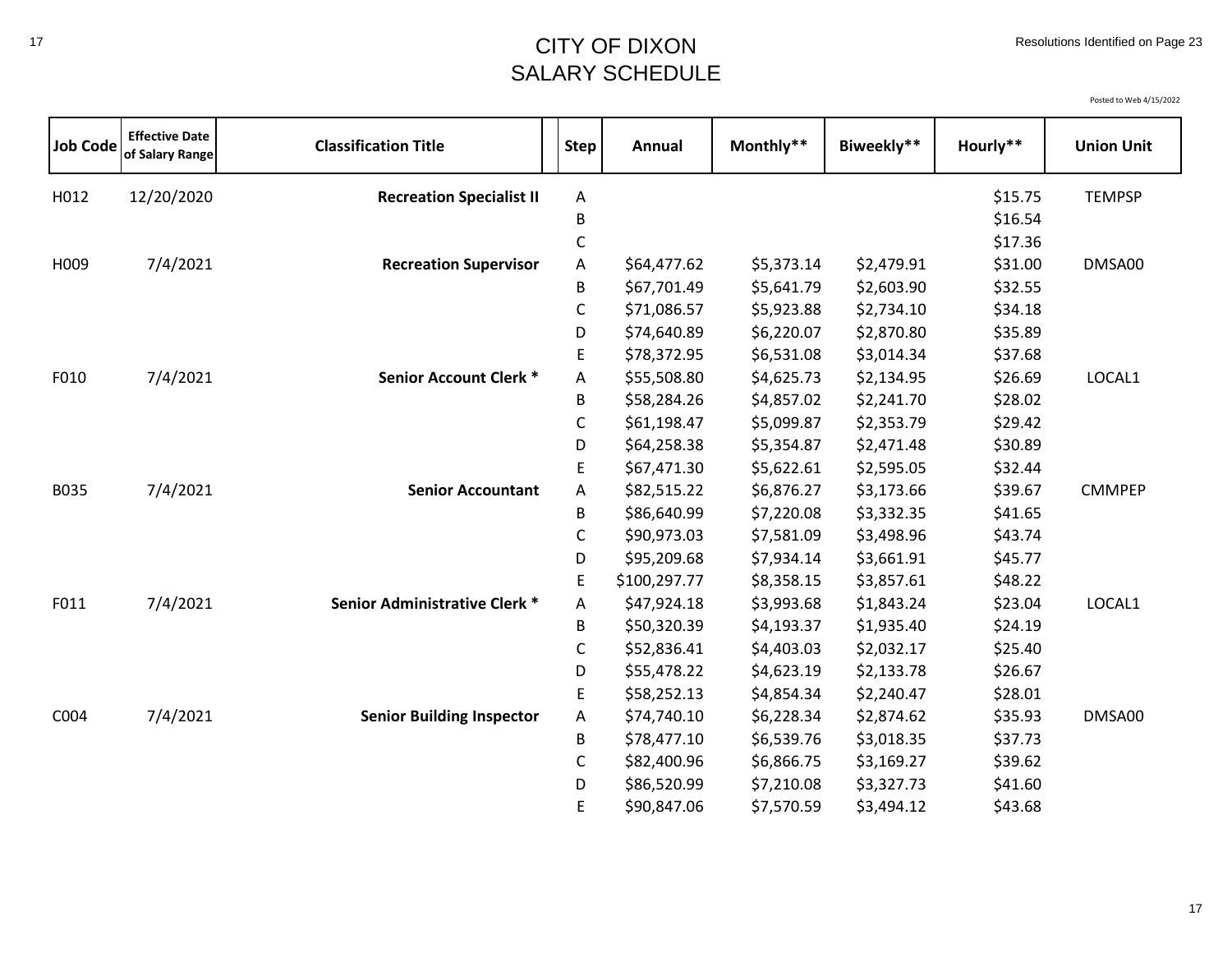| <b>Job Code</b> | <b>Effective Date</b><br>of Salary Range | <b>Classification Title</b>         | <b>Step</b>  | Annual       | Monthly**   | Biweekly** | Hourly** | <b>Union Unit</b> |
|-----------------|------------------------------------------|-------------------------------------|--------------|--------------|-------------|------------|----------|-------------------|
| B036            | 7/4/2021                                 | <b>Senior Civil Engineer</b>        | A            | \$108,006.38 | \$9,000.53  | \$4,154.09 | \$51.93  | DMSA00            |
|                 |                                          |                                     | B            | \$113,406.70 | \$9,450.56  | \$4,361.80 | \$54.52  |                   |
|                 |                                          |                                     | C            | \$119,077.04 | \$9,923.09  | \$4,579.89 | \$57.25  |                   |
|                 |                                          |                                     | D            | \$125,030.88 | \$10,419.24 | \$4,808.88 | \$60.11  |                   |
|                 |                                          |                                     | E            | \$131,282.43 | \$10,940.20 | \$5,049.32 | \$63.12  |                   |
| H025            | 12/19/2021                               | Senior Lifeguard/Swim Instructor    | A            |              |             |            | \$16.54  | <b>TEMPSP</b>     |
|                 |                                          |                                     | B            |              |             |            | \$17.36  |                   |
|                 |                                          |                                     | $\mathsf C$  |              |             |            | \$18.23  |                   |
| H013            | 7/4/2021                                 | <b>Senior Maintenance Worker</b>    | Α            | \$56,533.36  | \$4,711.11  | \$2,174.36 | \$27.18  | LOCAL1            |
|                 |                                          |                                     | B            | \$59,360.05  | \$4,946.67  | \$2,283.08 | \$28.54  |                   |
|                 |                                          |                                     | C            | \$62,328.04  | \$5,194.00  | \$2,397.23 | \$29.97  |                   |
|                 |                                          |                                     | D            | \$65,444.45  | \$5,453.70  | \$2,517.09 | \$31.46  |                   |
|                 |                                          |                                     | E            | \$68,716.67  | \$5,726.39  | \$2,642.95 | \$33.04  |                   |
| B037            | 7/4/2021                                 | <b>Senior Management Analyst</b>    | A            | \$85,781.95  | \$7,148.50  | \$3,299.31 | \$41.24  | DMSA00            |
|                 |                                          |                                     | B            | \$90,071.03  | \$7,505.92  | \$3,464.27 | \$43.30  |                   |
|                 |                                          |                                     | $\mathsf C$  | \$94,574.59  | \$7,881.22  | \$3,637.48 | \$45.47  |                   |
|                 |                                          |                                     | D            | \$99,303.31  | \$8,275.28  | \$3,819.36 | \$47.74  |                   |
|                 |                                          |                                     | E            | \$104,268.48 | \$8,689.04  | \$4,010.33 | \$50.13  |                   |
| C005            | 7/4/2021                                 | <b>Senior Planner</b>               | Α            | \$84,793.36  | \$7,066.11  | \$3,261.28 | \$40.77  | DMSA00            |
|                 |                                          |                                     | B            | \$89,033.03  | \$7,419.42  | \$3,424.35 | \$42.80  |                   |
|                 |                                          |                                     | C            | \$93,484.67  | \$7,790.39  | \$3,595.56 | \$44.94  |                   |
|                 |                                          |                                     | D            | \$98,158.91  | \$8,179.91  | \$3,775.34 | \$47.19  |                   |
|                 |                                          |                                     | E            | \$103,066.86 | \$8,588.91  | \$3,964.11 | \$49.55  |                   |
| H028            | 12/19/2021                               | <b>Senior Recreation Specialist</b> | Α            |              |             |            | \$16.54  | <b>TEMPSP</b>     |
|                 |                                          |                                     | B            |              |             |            | \$17.36  |                   |
|                 |                                          |                                     | $\mathsf{C}$ |              |             |            | \$18.23  |                   |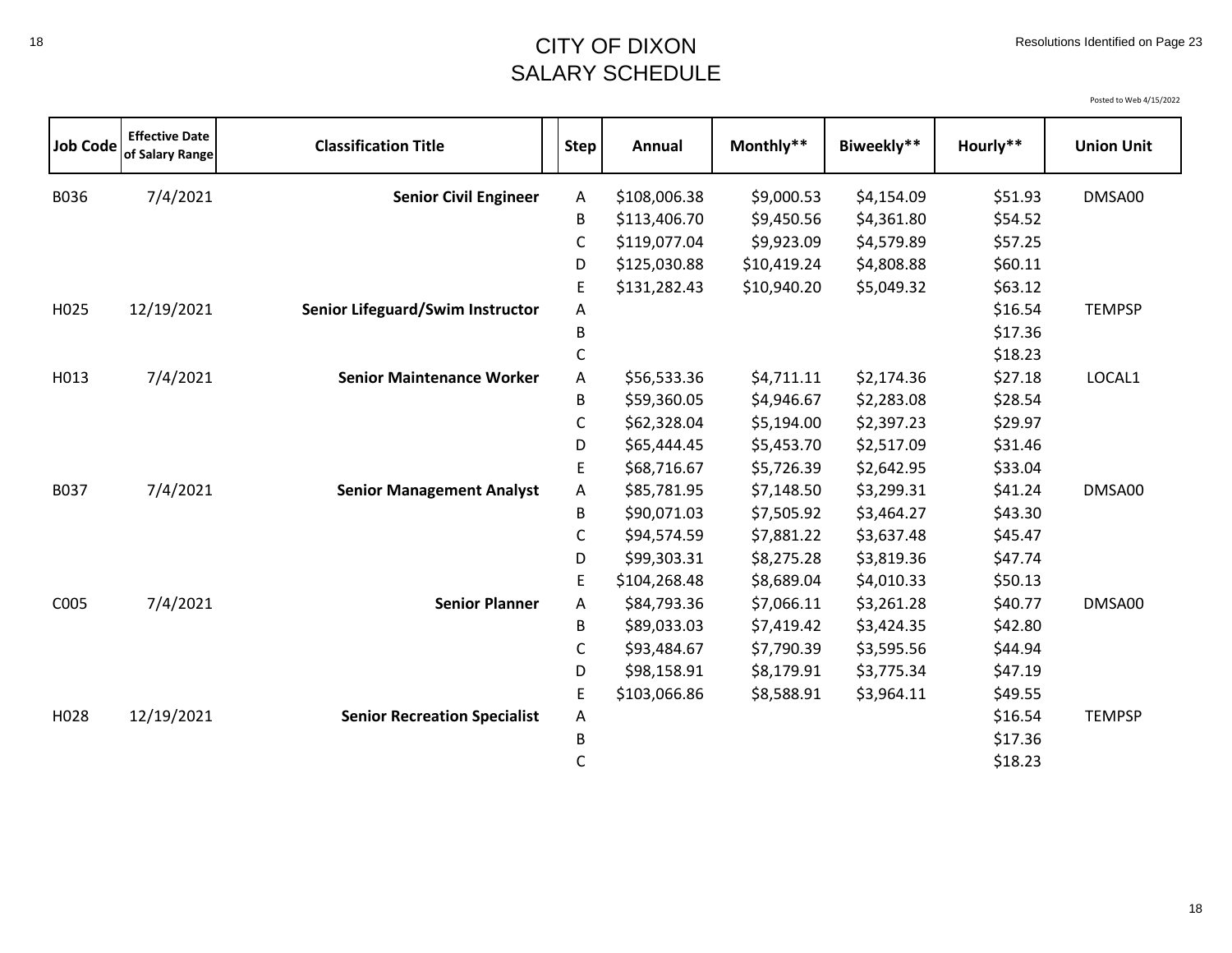| <b>Job Code</b> | <b>Effective Date</b><br>of Salary Range | <b>Classification Title</b>                              | <b>Step</b> | Annual      | Monthly**  | Biweekly** | Hourly** | <b>Union Unit</b> |
|-----------------|------------------------------------------|----------------------------------------------------------|-------------|-------------|------------|------------|----------|-------------------|
| H014            | 7/4/2021                                 | <b>Senior Transit Driver</b>                             | A           | \$40,483.12 | \$3,373.59 | \$1,557.04 | \$19.46  | LOCAL1            |
|                 |                                          |                                                          | В           | \$42,507.29 | \$3,542.27 | \$1,634.90 | \$20.44  |                   |
|                 |                                          |                                                          | C           | \$44,632.63 | \$3,719.39 | \$1,716.64 | \$21.46  |                   |
|                 |                                          |                                                          | D           | \$46,864.27 | \$3,905.36 | \$1,802.47 | \$22.53  |                   |
|                 |                                          |                                                          | E           | \$49,207.48 | \$4,100.62 | \$1,892.60 | \$23.66  |                   |
| G014            | 7/4/2021                                 | <b>Senior Utilities Maintenance Worker</b>               | Α           | \$61,550.32 | \$5,129.19 | \$2,367.32 | \$29.59  | LOCAL1            |
|                 |                                          |                                                          | B           | \$64,627.82 | \$5,385.65 | \$2,485.69 | \$31.07  |                   |
|                 |                                          |                                                          | C           | \$67,859.21 | \$5,654.93 | \$2,609.97 | \$32.62  |                   |
|                 |                                          |                                                          | D           | \$71,252.20 | \$5,937.68 | \$2,740.47 | \$34.26  |                   |
|                 |                                          |                                                          | E           | \$74,814.79 | \$6,234.57 | \$2,877.49 | \$35.97  |                   |
| G017            | 7/4/2021                                 | <b>Senior Wastewater Systems Operator</b>                | Α           | \$75,418.69 | \$6,284.89 | \$2,900.72 | \$36.26  | LOCAL1            |
|                 |                                          |                                                          | B           | \$79,189.62 | \$6,599.14 | \$3,045.75 | \$38.07  |                   |
|                 |                                          |                                                          | $\mathsf C$ | \$83,149.12 | \$6,929.09 | \$3,198.04 | \$39.98  |                   |
|                 |                                          |                                                          | D           | \$87,306.57 | \$7,275.55 | \$3,357.95 | \$41.97  |                   |
|                 |                                          |                                                          | E           | \$91,671.90 | \$7,639.33 | \$3,525.84 | \$44.07  |                   |
| H029            | 8/25/2021                                | <b>Streets &amp; Streetscapes Maintenance Supervisor</b> | Α           | \$75,334.80 | \$6,277.90 | \$2,897.49 | \$36.22  | DMSA00            |
|                 |                                          |                                                          | B           | \$79,101.55 | \$6,591.80 | \$3,042.37 | \$38.03  |                   |
|                 |                                          |                                                          | $\mathsf C$ | \$83,056.63 | \$6,921.39 | \$3,194.49 | \$39.93  |                   |
|                 |                                          |                                                          | D           | \$87,209.46 | \$7,267.46 | \$3,354.21 | \$41.93  |                   |
|                 |                                          |                                                          | Ε           | \$91,569.93 | \$7,630.83 | \$3,521.92 | \$44.02  |                   |
| F009            | 12/19/2021                               | <b>Student Worker</b>                                    | Α           |             |            |            | \$15.00  | <b>TEMPSP</b>     |
|                 |                                          |                                                          | B           |             |            |            | \$15.75  |                   |
|                 |                                          |                                                          | C           |             |            |            | \$15.54  |                   |
| H018            | 7/4/2021                                 | <b>Transit Dispatcher</b>                                | А           | \$33,454.62 | \$2,787.89 | \$1,286.72 | \$16.08  | LOCAL1            |
|                 |                                          |                                                          | B           | \$35,127.36 | \$2,927.28 | \$1,351.05 | \$16.89  |                   |
|                 |                                          |                                                          | $\mathsf C$ | \$36,883.71 | \$3,073.64 | \$1,418.60 | \$17.73  |                   |
|                 |                                          |                                                          | D           | \$38,727.90 | \$3,227.33 | \$1,489.53 | \$18.62  |                   |
|                 |                                          |                                                          | E           | \$40,664.31 | \$3,388.69 | \$1,564.01 | \$19.55  |                   |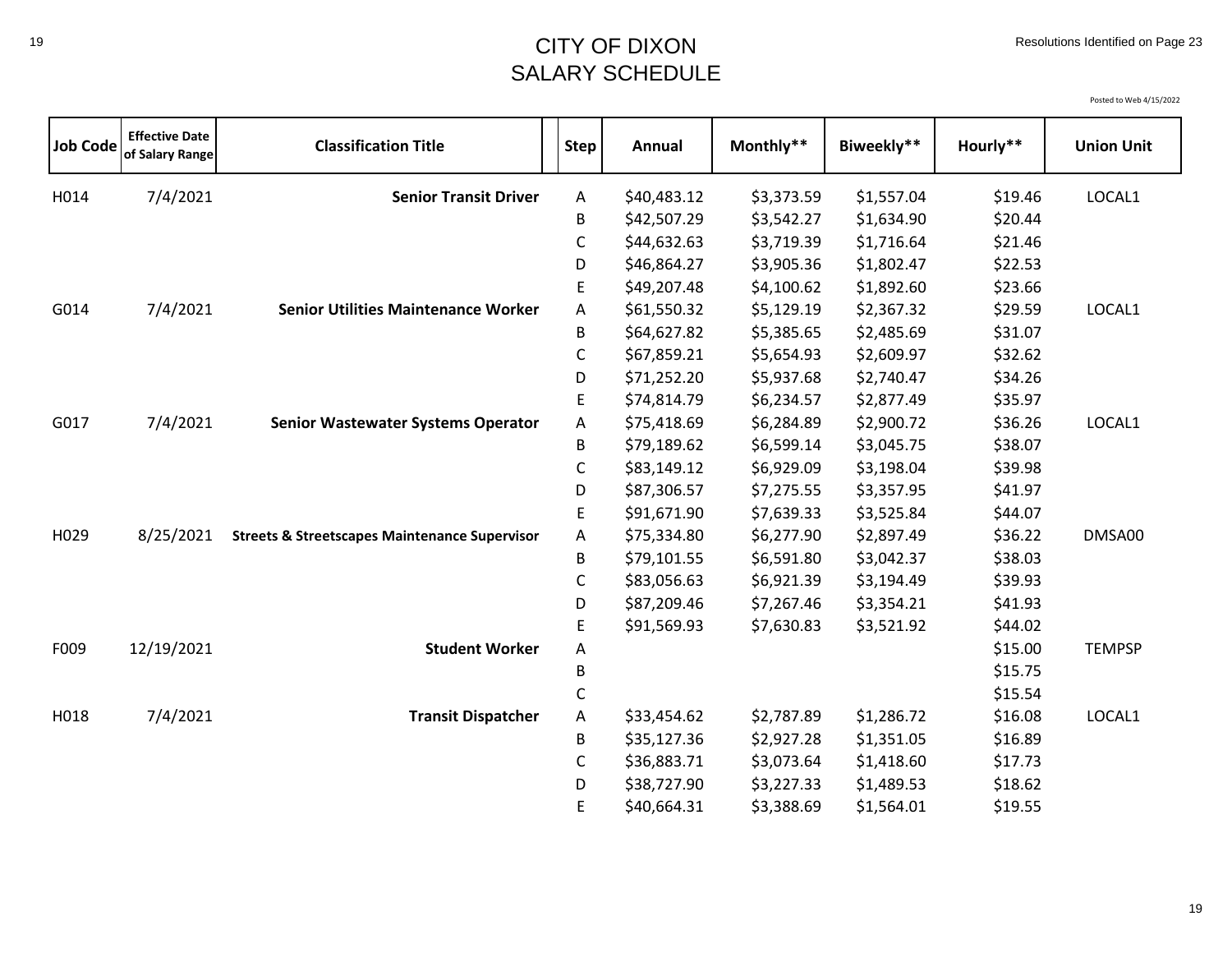# <sup>20</sup> CITY OF DIXON SALARY SCHEDULE

| <b>Job Code</b> | <b>Effective Date</b><br>of Salary Range | <b>Classification Title</b>             | <b>Step</b> | Annual      | Monthly**  | Biweekly** | Hourly** | <b>Union Unit</b> |
|-----------------|------------------------------------------|-----------------------------------------|-------------|-------------|------------|------------|----------|-------------------|
| H019            | 7/4/2021                                 | <b>Transit Driver I*</b>                | Α           | \$30,659.04 | \$2,554.92 | \$1,179.19 | \$14.74  | LOCAL1            |
|                 |                                          |                                         | B           | \$32,191.99 | \$2,682.67 | \$1,238.15 | \$15.48  |                   |
|                 |                                          |                                         | C           | \$33,801.59 | \$2,816.80 | \$1,300.06 | \$16.25  |                   |
|                 |                                          |                                         | D           | \$35,491.66 | \$2,957.64 | \$1,365.06 | \$17.06  |                   |
|                 |                                          |                                         | E           | \$37,266.25 | \$3,105.52 | \$1,433.32 | \$17.92  |                   |
| H019H           | 7/4/2021                                 | <b>Transit Driver I (Temp)</b>          | Α           |             |            |            | \$14.74  | LOCAL1            |
|                 |                                          |                                         | B           |             |            |            | \$15.48  |                   |
|                 |                                          |                                         | С           |             |            |            | \$16.25  |                   |
|                 |                                          |                                         | D           |             |            |            | \$17.06  |                   |
|                 |                                          |                                         | E           |             |            |            | \$17.92  |                   |
| H020            | 7/4/2021                                 | <b>Transit Driver II *</b>              | A           | \$36,790.85 | \$3,065.90 | \$1,415.03 | \$17.69  | LOCAL1            |
|                 |                                          |                                         | B           | \$38,630.39 | \$3,219.20 | \$1,485.78 | \$18.57  |                   |
|                 |                                          |                                         | C           | \$40,561.90 | \$3,380.16 | \$1,560.07 | \$19.50  |                   |
|                 |                                          |                                         | D           | \$42,590.01 | \$3,549.17 | \$1,638.08 | \$20.48  |                   |
|                 |                                          |                                         | E           | \$44,719.50 | \$3,726.63 | \$1,719.98 | \$21.50  |                   |
| H021            | 7/4/2021                                 | <b>Transit Driver/Dispatcher</b>        | A           | \$36,790.85 | \$3,065.90 | \$1,415.03 | \$17.69  | LOCAL1            |
|                 |                                          |                                         | B           | \$38,630.39 | \$3,219.20 | \$1,485.78 | \$18.57  |                   |
|                 |                                          |                                         | $\mathsf C$ | \$40,561.90 | \$3,380.16 | \$1,560.07 | \$19.50  |                   |
|                 |                                          |                                         | D           | \$42,590.01 | \$3,549.17 | \$1,638.08 | \$20.48  |                   |
|                 |                                          |                                         | E           | \$44,719.50 | \$3,726.63 | \$1,719.98 | \$21.50  |                   |
| H201T           | 7/4/2021                                 | <b>Transit Driver/Dispatcher (Temp)</b> | Α           |             |            |            | \$17.69  | LOCAL1            |
|                 |                                          |                                         | B           |             |            |            | \$18.57  |                   |
|                 |                                          |                                         | $\mathsf C$ |             |            |            | \$19.50  |                   |
|                 |                                          |                                         | D           |             |            |            | \$20.48  |                   |
|                 |                                          |                                         | E           |             |            |            | \$21.50  |                   |
| <b>B038</b>     | 7/4/2021                                 | <b>Transit Supervisor</b>               | A           | \$70,418.41 | \$5,868.20 | \$2,708.40 | \$33.86  | DMSA00            |
|                 |                                          |                                         | В           | \$73,939.32 | \$6,161.61 | \$2,843.82 | \$35.55  |                   |
|                 |                                          |                                         | C           | \$77,636.28 | \$6,469.69 | \$2,986.01 | \$37.33  |                   |
|                 |                                          |                                         | D           | \$81,518.10 | \$6,793.18 | \$3,135.31 | \$39.19  |                   |
|                 |                                          |                                         | E           | \$85,594.00 | \$7,132.83 | \$3,292.08 | \$41.15  |                   |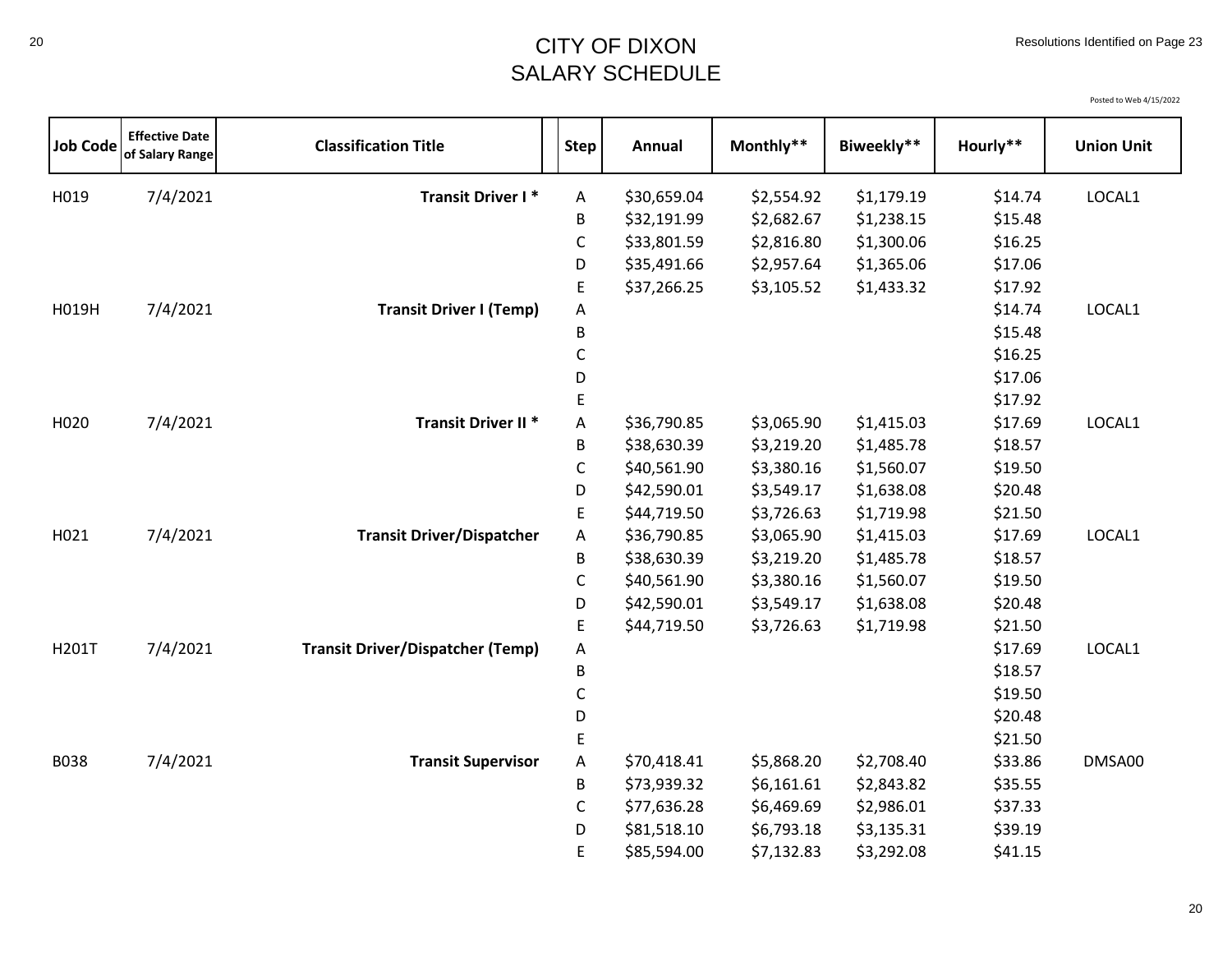## <sup>21</sup> CITY OF DIXON SALARY SCHEDULE

| <b>Job Code</b> | <b>Effective Date</b><br>of Salary Range | <b>Classification Title</b>               | <b>Step</b>  | Annual      | Monthly**  | Biweekly** | Hourly** | <b>Union Unit</b> |
|-----------------|------------------------------------------|-------------------------------------------|--------------|-------------|------------|------------|----------|-------------------|
| G012            | 7/4/2021                                 | Utilities Maintenance Worker I*           | Α            | \$50,818.07 | \$4,234.84 | \$1,954.54 | \$24.43  | LOCAL1            |
|                 |                                          |                                           | B            | \$53,358.99 | \$4,446.58 | \$2,052.27 | \$25.65  |                   |
|                 |                                          |                                           | $\mathsf C$  | \$56,026.92 | \$4,668.91 | \$2,154.88 | \$26.94  |                   |
|                 |                                          |                                           | D            | \$58,828.27 | \$4,902.36 | \$2,262.63 | \$28.28  |                   |
|                 |                                          |                                           | E            | \$61,769.69 | \$5,147.47 | \$2,375.76 | \$29.70  |                   |
| G013            | 7/4/2021                                 | Utilities Maintenance Worker II*          | Α            | \$55,966.46 | \$4,663.87 | \$2,152.56 | \$26.91  | LOCAL1            |
|                 |                                          |                                           | B            | \$58,764.80 | \$4,897.07 | \$2,260.18 | \$28.25  |                   |
|                 |                                          |                                           | C            | \$61,703.04 | \$5,141.92 | \$2,373.19 | \$29.66  |                   |
|                 |                                          |                                           | D            | \$64,788.19 | \$5,399.02 | \$2,491.85 | \$31.15  |                   |
|                 |                                          |                                           | E            | \$68,027.61 | \$5,668.97 | \$2,616.45 | \$32.71  |                   |
| G011            | 7/4/2021                                 | <b>Wastewater System Op In-Training *</b> | A            | \$52,846.42 | \$4,403.87 | \$2,032.55 | \$25.41  | LOCAL1            |
|                 |                                          |                                           | B            | \$55,488.74 | \$4,624.06 | \$2,134.18 | \$26.68  |                   |
|                 |                                          |                                           | $\mathsf{C}$ | \$58,263.17 | \$4,855.26 | \$2,240.89 | \$28.01  |                   |
|                 |                                          |                                           | D            | \$61,176.31 | \$5,098.03 | \$2,352.94 | \$29.41  |                   |
|                 |                                          |                                           | E            | \$64,235.14 | \$5,352.93 | \$2,470.58 | \$30.88  |                   |
| G009            | 7/4/2021                                 | <b>Wastewater System Operator I*</b>      | Α            | \$63,477.90 | \$5,289.83 | \$2,441.46 | \$30.52  | LOCAL1            |
|                 |                                          |                                           | B            | \$66,651.78 | \$5,554.32 | \$2,563.53 | \$32.04  |                   |
|                 |                                          |                                           | $\mathsf C$  | \$69,984.38 | \$5,832.03 | \$2,691.71 | \$33.65  |                   |
|                 |                                          |                                           | D            | \$73,483.59 | \$6,123.63 | \$2,826.29 | \$35.33  |                   |
|                 |                                          |                                           | E            | \$77,157.76 | \$6,429.81 | \$2,967.61 | \$37.10  |                   |
| G010            | 7/4/2021                                 | Wastewater System Operator II *           | Α            | \$69,255.01 | \$5,771.25 | \$2,663.65 | \$33.30  | LOCAL1            |
|                 |                                          |                                           | B            | \$72,717.75 | \$6,059.81 | \$2,796.84 | \$34.96  |                   |
|                 |                                          |                                           | $\mathsf C$  | \$76,353.63 | \$6,362.80 | \$2,936.68 | \$36.71  |                   |
|                 |                                          |                                           | D            | \$80,171.32 | \$6,680.94 | \$3,083.51 | \$38.54  |                   |
|                 |                                          |                                           | E            | \$84,179.88 | \$7,014.99 | \$3,237.69 | \$40.47  |                   |
| B040            | 7/4/2021                                 | <b>Water Operations Supervisor</b>        | A            | \$81,997.36 | \$6,833.11 | \$3,153.74 | \$39.43  | DMSA00            |
|                 |                                          | NOTE: Hourly is manually entered          | B            | \$86,097.25 | \$7,174.77 | \$3,311.43 | \$41.39  |                   |
|                 |                                          |                                           | C            | \$90,402.10 | \$7,533.51 | \$3,477.00 | \$43.46  |                   |
|                 |                                          |                                           | D            | \$94,922.21 | \$7,910.18 | \$3,650.85 | \$45.64  |                   |
|                 |                                          |                                           | E            | \$99,668.32 | \$8,305.69 | \$3,833.40 | \$47.91  |                   |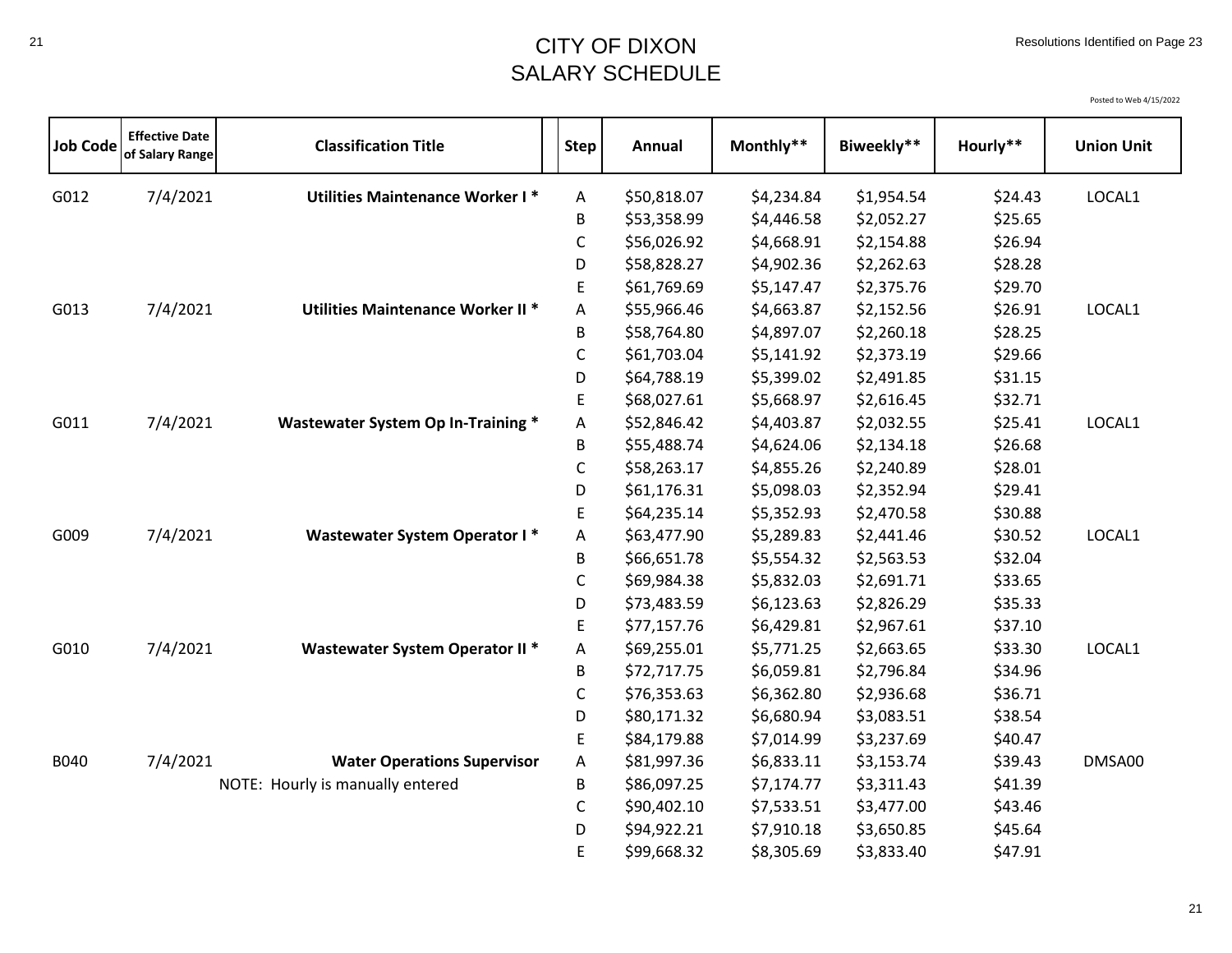#### <sup>22</sup> CITY OF DIXON SALARY SCHEDULE

Posted to Web 4/15/2022

| Job Code | <b>Effective Date</b><br>of Salary Range | <b>Classification Title</b>                                                                    | <b>Step</b> | Annual                              | Monthly**                                                               | Biweekly** | Hourly**                                                                                                                                                                                       | <b>Union Unit</b> |
|----------|------------------------------------------|------------------------------------------------------------------------------------------------|-------------|-------------------------------------|-------------------------------------------------------------------------|------------|------------------------------------------------------------------------------------------------------------------------------------------------------------------------------------------------|-------------------|
| B044     | 7/4/2021                                 | <b>Water Operations Supervisor (Temp)</b>                                                      | A           |                                     |                                                                         |            | \$39.43                                                                                                                                                                                        | DMSA00            |
|          |                                          |                                                                                                | B           |                                     |                                                                         |            | \$41.39                                                                                                                                                                                        |                   |
|          |                                          |                                                                                                | C           |                                     |                                                                         |            | \$43.46                                                                                                                                                                                        |                   |
|          |                                          |                                                                                                | D           |                                     |                                                                         |            | \$45.64                                                                                                                                                                                        |                   |
|          |                                          |                                                                                                | Е           |                                     |                                                                         |            | \$47.91                                                                                                                                                                                        |                   |
| G015     | 7/4/2021                                 | <b>Water Operator I</b>                                                                        | A           | \$58,357.36                         | \$4,863.11                                                              | \$2,244.51 | \$28.06                                                                                                                                                                                        | LOCAL1            |
|          |                                          |                                                                                                | B           | \$61,275.23                         | \$5,106.27                                                              | \$2,356.74 | \$29.46                                                                                                                                                                                        |                   |
|          |                                          |                                                                                                | C           | \$64,338.99                         | \$5,361.58                                                              | \$2,474.58 | \$30.93                                                                                                                                                                                        |                   |
|          |                                          |                                                                                                | D           | \$67,555.94                         | \$5,629.66                                                              | \$2,598.31 | \$32.48                                                                                                                                                                                        |                   |
|          |                                          |                                                                                                | Е           | \$70,933.73                         | \$5,911.14                                                              | \$2,728.22 | \$34.10                                                                                                                                                                                        |                   |
| G016     | 7/4/2021                                 | <b>Water Operator II</b>                                                                       | A           | \$64,193.06                         | \$5,349.42                                                              | \$2,468.96 | \$30.86                                                                                                                                                                                        | LOCAL1            |
|          |                                          |                                                                                                | B           | \$67,402.73                         | \$5,616.89                                                              | \$2,592.41 | \$32.41                                                                                                                                                                                        |                   |
|          |                                          |                                                                                                | C           | \$70,772.87                         | \$5,897.74                                                              | \$2,722.03 | \$34.03                                                                                                                                                                                        |                   |
|          |                                          |                                                                                                | D           | \$74,311.50                         | \$6,192.63                                                              | \$2,858.13 | \$35.73                                                                                                                                                                                        |                   |
|          |                                          |                                                                                                | E           | \$78,027.07                         | \$6,502.26                                                              | \$3,001.04 | \$37.51                                                                                                                                                                                        |                   |
|          | * Flexibly Staffed Classifications       | ** Calculated in Excel for reference purposes may vary slightly from system generated numbers. |             | <b>Salary Schedule Revised per:</b> | Resolution 22-068 Council Action 4/5/22; Police Recruit Class to CMMPEP |            | Resolution 22-043 Council Action 03/01/22; City Manager Amendement to Employment Agreement<br>Resolution 22-070 Council Action 04/05/22; new classification & salary schedule for HR Tech I/II |                   |

#### **UNION UNIT**

CMMPEP Confidential Mid Management & Profess Employees Plan CONTRACT City Manager and Executive Staff Step E in the same classification (Longivity) Dixon Professional Firefighters Association **Example 2001** E Step. (Longevity) DPOA00 Dixon Police Officers' Association DPSMMA Dixon Public Safety Mid Managers Association

LOCAL1 Public Employees Union, Local 1

TEMPSP Temporary Seasonal Comp Plan

- CSMGTP Confidential Senior Management Plan 
<br>
> DPFA00 Classifications: Employees may be placed at the F Step upon completion of Twelve (12) months at
- DMSA00 Dixon Mid Manager's and Supervisor's Association > DPOA00 Classifications: Employees may be placed at the F Step upon completion of Twelve (12) months at DPFA00 Classification > E Step. (Longevity) E Step (Longevity